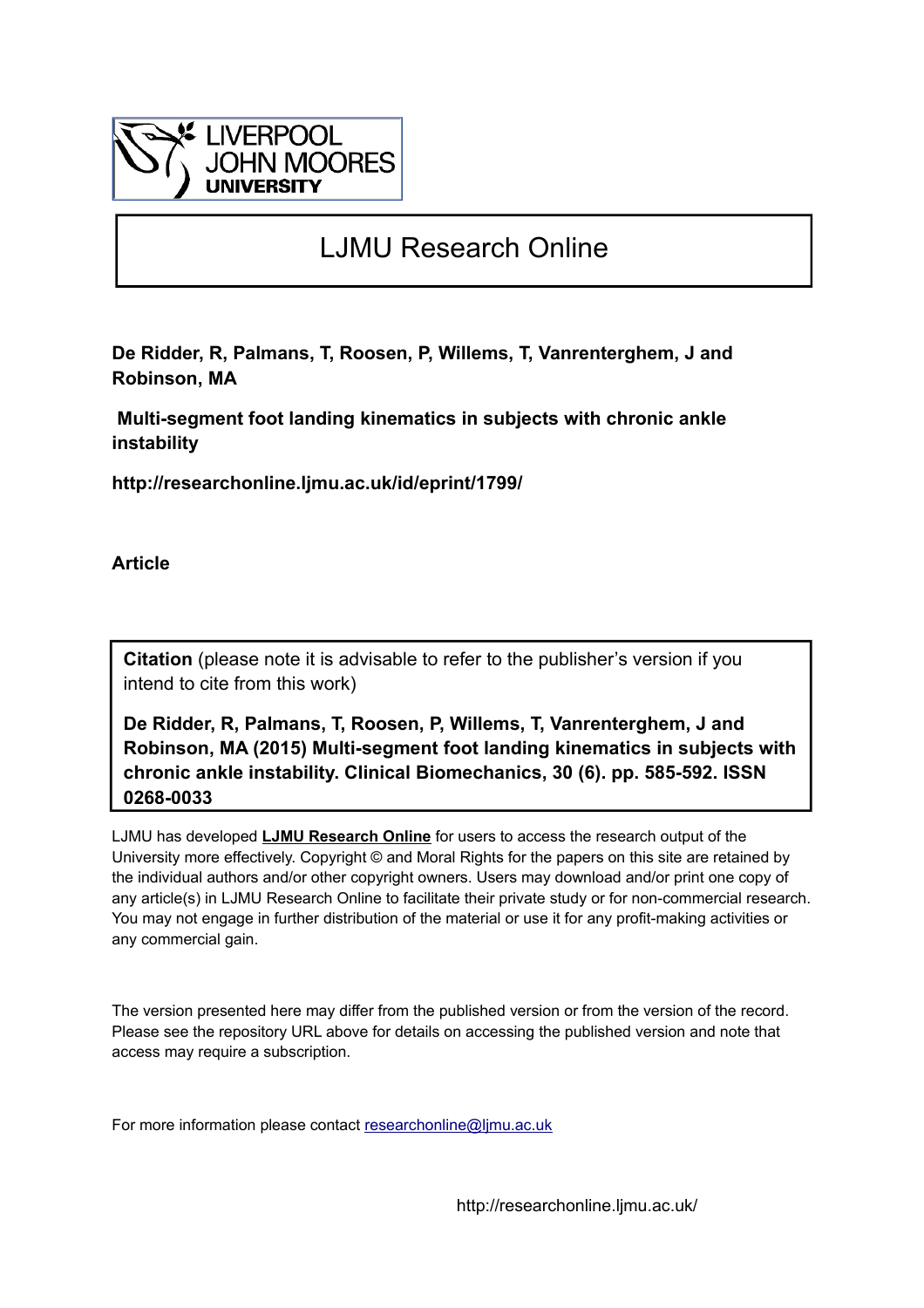# Multi-segment foot landing kinematics in subjects with chronic ankle

# instability

Roel De Ridder<sup>1</sup>, Tine Willems<sup>2</sup>, Jos Vanrenterghem<sup>3</sup>, Mark A. Robinson<sup>3</sup>, Tanneke Palmans<sup>1</sup>, Philip Roosen<sup>1</sup>

<sup>1</sup>Department of Rehabilitation Sciences and Physiotherapy, Ghent University, De Pintelaan 185, 9000 Ghent, Belgium, [Roel.Deridder@ugent.be,](mailto:Roel.Deridder@ugent.be) [Tanneke.Palmans@ugent.be,](mailto:Tanneke.Palmans@ugent.be) [Philip.Roosen@ugent.be](mailto:Philip.Roosen@ugent.be)

<sup>2</sup>Department of Physiotherapy and Orthopedics, 9000 Ghent University, De Pintelaan 185, 9000 Ghent, Belgium, [Tine.Willems@ugent.be](mailto:Tine.Willems@ugent.be)

3 School of Sport and Exercise Sciences, Faculty of Science, Liverpool John Moores University, Liverpool, UK, [J.Vanrenterghem@ljmu.ac.uk,](mailto:J.Vanrenterghem@ljmu.ac.uk) [M.A.Robinson@ljmu.ac.uk](mailto:M.A.Robinson@ljmu.ac.uk)

# Clinical Biomechanics

<http://dx.doi.org/10.1016/j.clinbiomech.2015.04.001>

### **Abstract**

**Background:** Chronic ankle instability has been associated with altered joint kinematics at the ankle, knee and hip. However, no studies have investigated possible kinematic deviations at more distal segments of the foot. The purpose of this study was to evaluate if subjects with ankle instability and copers show altered foot and ankle kinematics and altered kinetics during a landing task when compared to controls. **Methods:** 96 subjects (38 subjects with chronic ankle instability, 28 copers and 30 controls) performed a vertical drop and side jump task. Foot kinematics were obtained using the Ghent Foot Model and a single segment foot model. Group differences were evaluated using Statistical Parametric Mapping and analysis of variance. **Results:** Subjects with ankle instability had a more inverted midfoot position in relation to the rearfoot when compared to controls during the side jump. They also had a greater midfoot inversion/eversion range of motion than copers during the vertical drop. Copers exhibited less plantar flexion/dorsiflexion range of motion in the lateral and medial forefoot. Furthermore, the ankle instability and coper group exhibited less ankle plantar flexion at touch down. Additionally, the ankle instability group demonstrated a decreased plantar flexion/dorsiflexion range of motion at the ankle compared to the control group. Analysis of ground reaction forces showed a higher vertical peak and loading rate during the vertical drop in subjects with ankle instability. **Interpretation:** Subjects with chronic ankle instability displayed an altered, stiffer kinematic landing strategy and related alterations in landing kinetics, which might predispose them for episodes of giving way and actual ankle sprains.

Keywords: ankle instability, 3D kinematics, foot segments, impact phase.

Corresponding author: [Roel.Deridder@ugent.be](mailto:Roel.Deridder@ugent.be)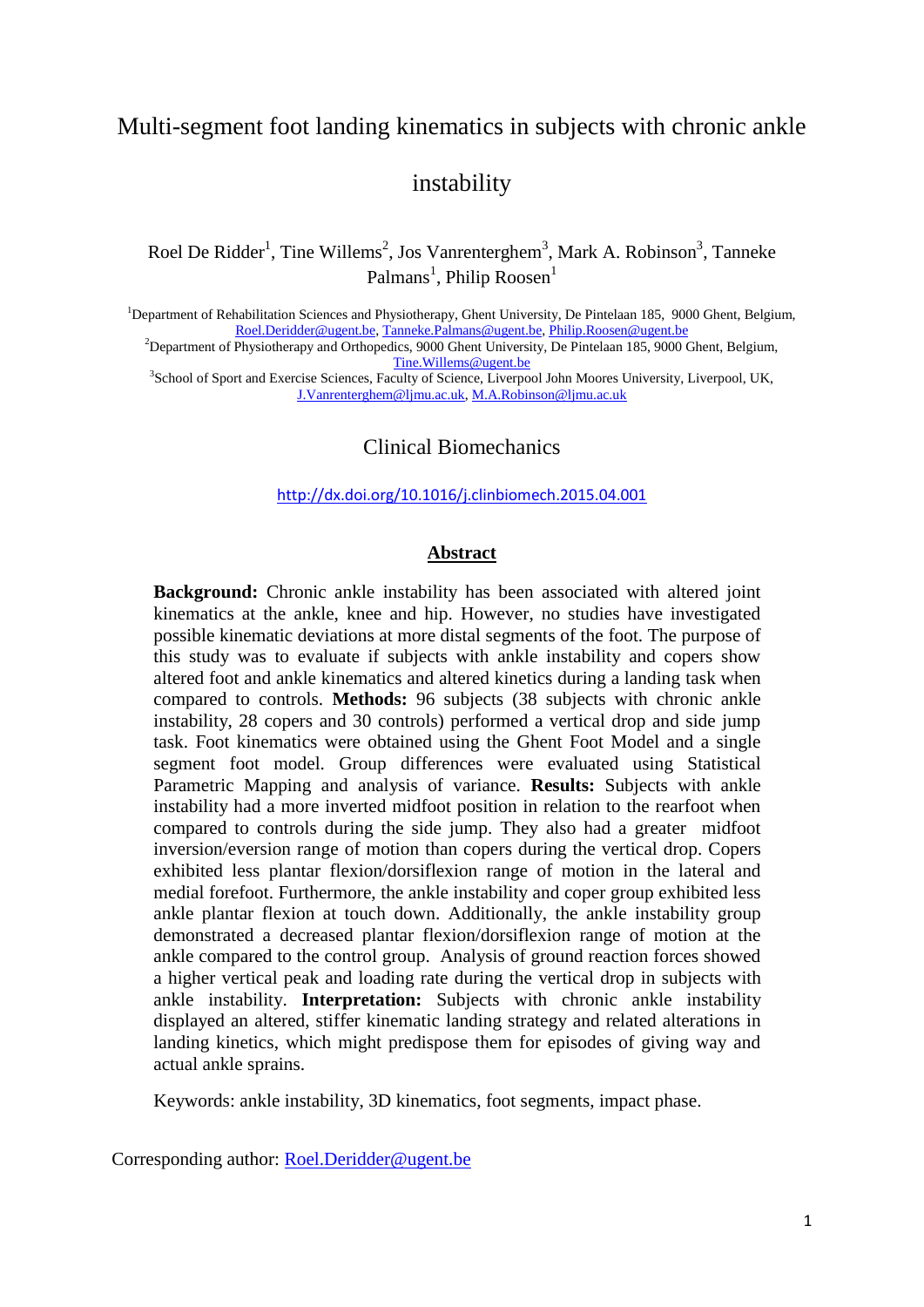NOTICE: This is the author's version of a work that was accepted for publication in Clinical Biomechanis. Changes resulting from the publishing process, such as peer review, editing, corrections, structural formatting, and other quality control mechanisms may not be reflected in this document. Changes may have been made to this work since it was submitted for publication. A definitive version was subsequently published in Clinical Biomechanics, 2015, 30, 585-592.

<http://dx.doi.org/10.1016/j.clinbiomech.2015.04.001>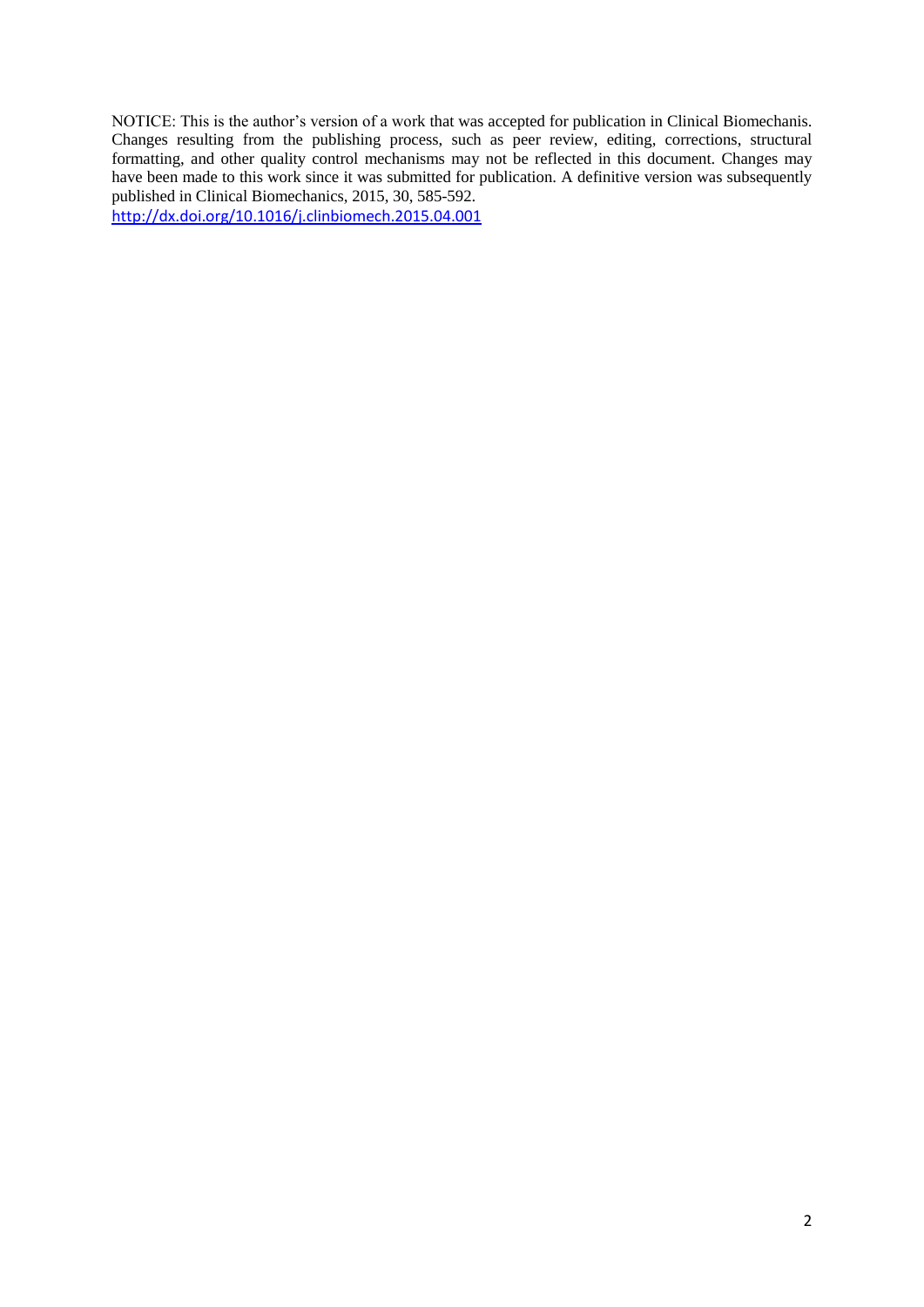#### **1. Introduction**

Ankle sprains are one of the most frequently observed sport injuries, representing between 10-30% of all registered musculoskeletal injuries [1]. In 80% of the cases the sprain involves an inversion trauma with damage to the lateral ligaments [1]. In the United States, up to 27,000 ankle sprains occur daily [2]. As a consequence of sustaining an initial ankle sprain, many patients experience residual symptoms such as pain, swelling, and even re-sprains. Moreover, up to 53% of all patients report a residual condition described as chronic ankle instability (CAI) [3]. CAI has been defined as the repetitive occurrence of instability, resulting in numerous ankle sprains [4]. In view of the high incidence, the impact on sports participation [5;6], and long term degenerative consequences [7], it is necessary for clinicians to gain a better understanding of the underlying mechanisms.

Ankle sprains often occur during activities which involve jumping, landing and turning, e.g. during sports such as basketball, volleyball and soccer [8]. Inadequate joint control during landing in particular might be a key factor as biomechanical research indicates that ankle joint kinematics can reveal detriments in the capacity to modify and control the high loading associated with landing [9]. Differences in the timing and magnitude of ground reaction forces (GRF) between subjects with CAI and controls have also been reported [10;11]. In addition, research on landing kinematics in subjects with CAI revealed several kinematic differences not only at the level of the ankle, but also at more proximal joints, i.e. the knee and the hip [10;12;13]. For the ankle joint, a more inverted position of the ankle has been shown during the postlanding phase of a stop-jump landing task [14] and during the pre- and postlanding phase of lateral hop [15], as well as a greater ankle dorsiflexion prior to and post landing in a single leg jump [12]. Notwithstanding some conflicting results, possibly caused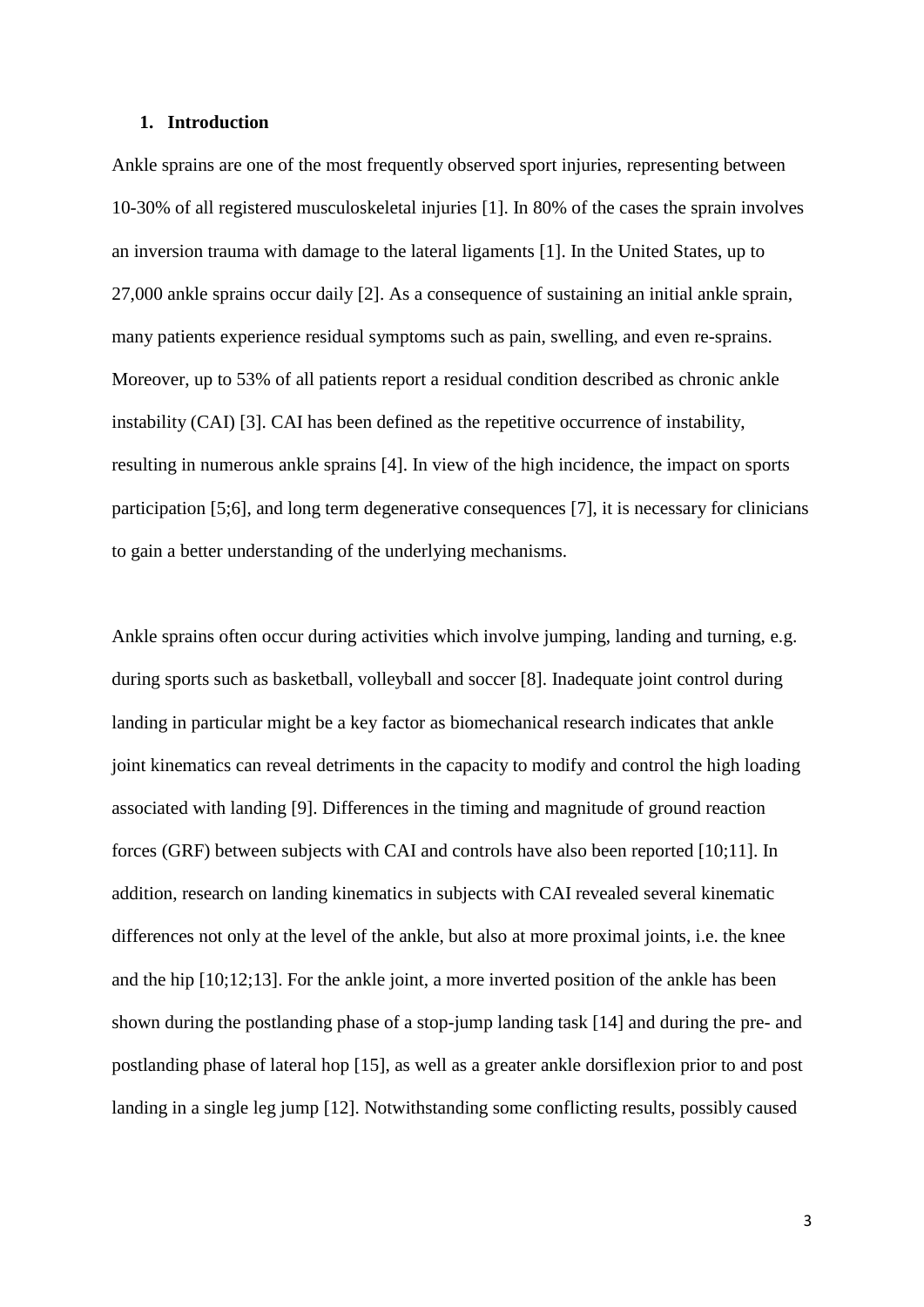by the different tasks observed, the observation of lower limb joint kinematics may well offer a window into the underlying mechanisms of CAI.

Although current research has focused on kinematics at the ankle and more proximal joints in subjects with CAI, to the author's knowledge no studies have investigated the kinematic adaptations during landing distal to the ankle, i.e. at the foot. Previous research during landing has modeled the foot as one rigid segment. This assumption ignores the functional anatomy of the ankle-foot complex, yet mid- and forefoot characteristics have been acknowledged to potentially play a role in the mechanism of an ankle sprain [16]. In addition, rearfoot and medial forefoot kinematics have been shown to differ between subjects with CAI and healthy controls during gait [17]. Insight in foot function during landing tasks could therefore be enhanced by the use of multi-segment foot models [18]. Moreover, with the forefoot being first in contact with ground during landing, differences in foot segment kinematics may also influence the ankle and more proximal joints in the kinetic chain. Multisegment foot kinematics might also reveal impaired force dissipation strategies at touch down, which could put a subject with CAI at increased risk for re-spraining their ankle.

The goal of this study was to identify differences in ankle and multi-segment foot kinematics during the impact phase of a landing task in subjects with CAI compared to a control group. In addition, single segment foot kinematics were also calculated to allow comparison of results with existing literature. To further understand the CAI mechanism, we also included a coper group who had previously sustained an ankle sprain but had not experienced any negative effects following their rehabilitation, and had since returned to their pre-injury sporting level. For this coper group, subjects with a recent ankle sprain were chosen with the aim of identifying active coping strategies in the period during which an individual is most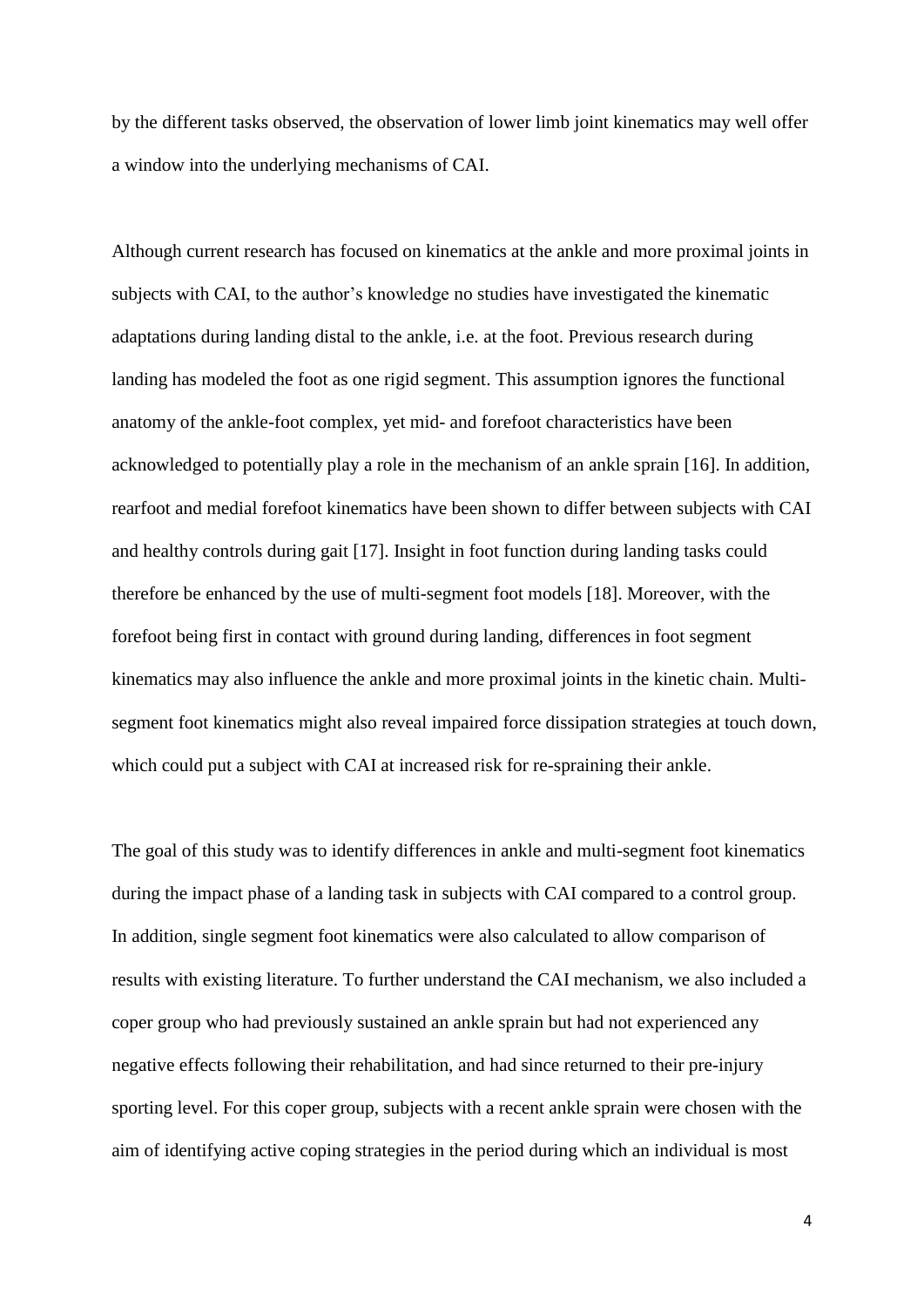susceptible to sustain a resprain. For some reason these subjects had not developed a chronic condition as of yet and therefore were interesting to consider as a separate group. Based on the ankle sprain mechanism, a more inverted ankle joint position was hypothesized in subjects with CAI. Furthermore, based on previous multi-segment foot research [17], a more inverted medial forefoot was expected in subjects with CAI. Vertical ground reaction force (GRF) patterns were also evaluated to reveal whether peak force and loading rate were altered.

#### **2. Methods**

### 2.1. Subjects

A total of 96 participants took part in this study (table 1). Thirty-eight subjects with CAI (19 males and 19 females, 5 (SD 3) months to last sprain, 10 (SD 13) sprains annually), 28 copers *(*14 males and 14 females, 11 (SD 5) months to last sprain*)* and 30 controls (12 males and 18 females) were recruited. All subjects in the CAI group met the following inclusion criteria: (1) a history of at least one ankle sprain which resulted in pain, swelling, and stiffness prohibiting participation in sport, recreational or other activities for at least three weeks; (2) repeated ankle sprains; (3) presence of giving way; (4) a feeling of weakness around the ankle, and (5) a decreased functional participation (recreational, competitive or professionally) as a result of the ankle sprains. The copers were defined as subjects with a history of an ankle sprain in the last two years, but who had no characteristics of CAI. Subjects in the control group had no lower leg injuries in the past two years. All subjects had to perform at least 1.5 hours of cardiovascular activity per week. Exclusion criteria were a history of ankle fracture or surgery, lower limb pain at the time of testing, an ankle sprain in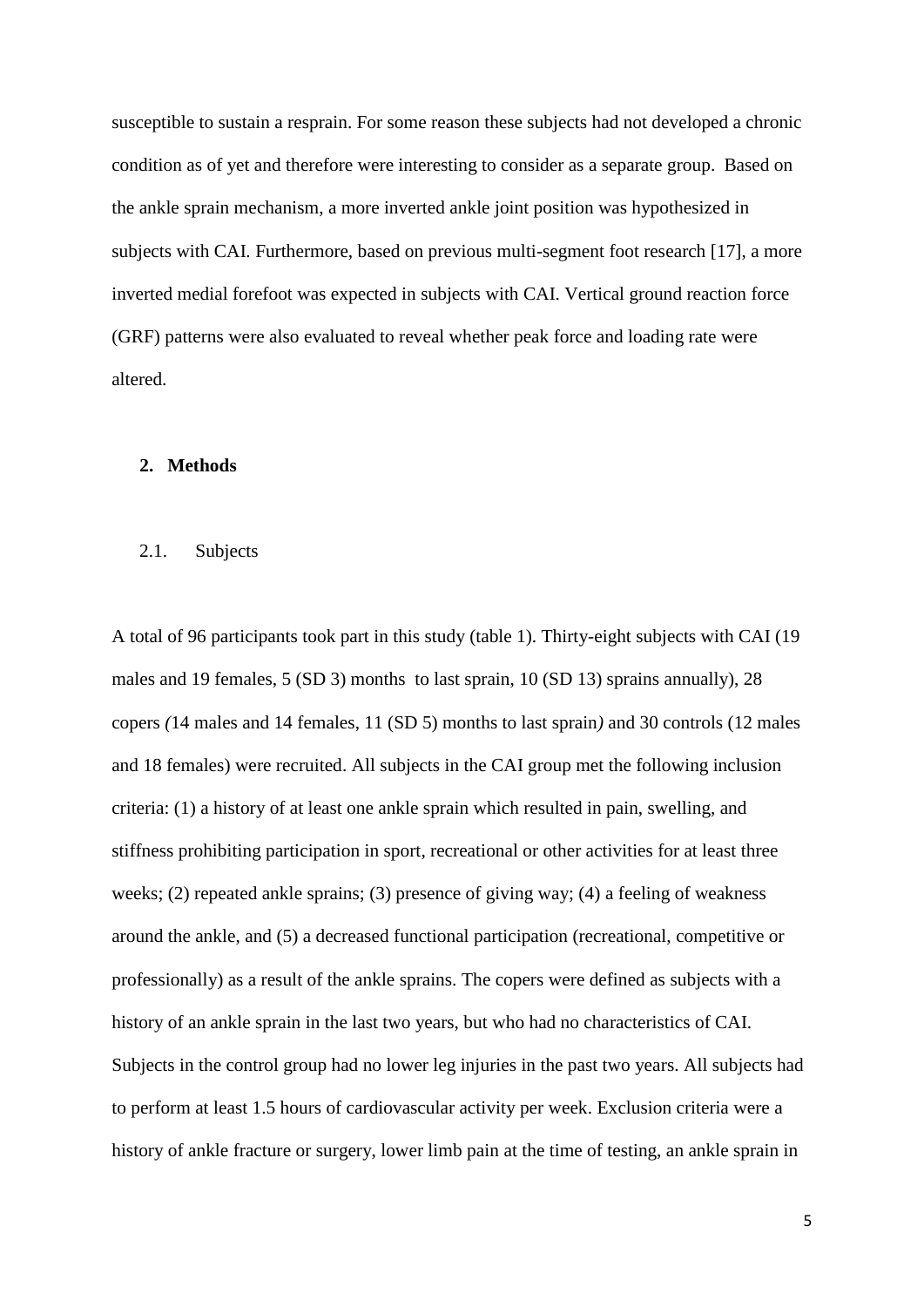the last 3 months, and equilibrium deficits. This study was approved by the local ethics committee and all subjects signed the informed consent.

#### 2.2 Experimental procedure

Baseline characteristics were registered for all subjects. The Foot and Ankle Disability Index (FADI) and its sport subscale (FADI-S) were completed by all participants to assess the disability of the ankle during daily living [19]. Group characteristics are summarised in table 1.

All subjects performed two landing tasks. First, subjects carried out a single leg vertical drop from a 40cm high box. They were instructed not to jump, but rather to step down and to maintain balance for three seconds, starting out on the opposite leg to control drop height and land onto the force plate. Hands had to be kept on the hips throughout the whole trial and subjects were asked to look straight forward. Trials were discarded if the subject jumped from the box, if the foot shifted after landing, if hands were used to restore balance, if there was contact between both legs in an attempt to keep balance, or if the contralateral foot touched the ground. Each subject performed 3 vertical drops. Second, after 5min rest, subjects performed a maximal side jump. They started in a single leg stance on their contralateral foot, were asked to push off and jump maximally sideways and land with their tested leg on the force plate. The foot position upon landing had to be perpendicular to the line of movement to eliminate compensation by external rotation of the foot. A jump was discarded if the subject required any corrections following landing as described above. Each subject performed 3 side jumps. Subjects were permitted a period of practice prior to testing.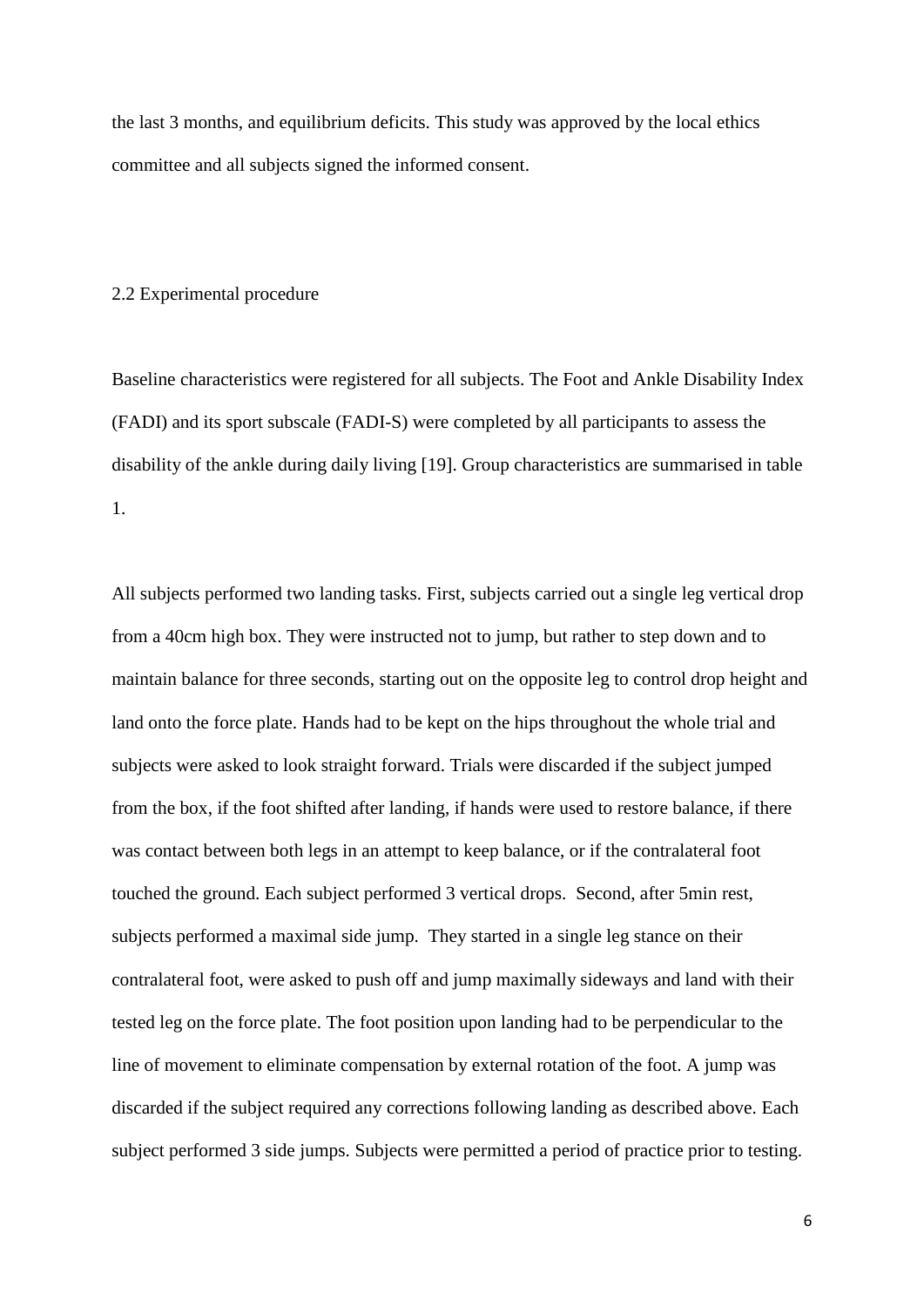All subjects were barefooted during testing and none complained of any discomfort during the functional tasks. In the CAI group, the most unstable ankle based on the subject's medical history, was investigated. For the copers, the ankle sprained most recently was selected. And in the control group the tested ankle was chosen randomly.

Spherical reflective surface markers (7mm) were placed on anatomical landmarks according to the Ghent Foot Model. This six-segment model tracked the shank, rear foot, midfoot, medial and lateral forefoot, and the hallux as individual functional segments. The single segment foot was defined by markers on the calcaneus, the lateral malleolus, and the head of the first and fifth metatarsal head. A 6 camera opto-electronic system (500Hz, OQUS 3, Qualysis, Gothenburg, Sweden) was synchronized with a force plate (500Hz, AMTI, Watertown, Massachusetts) embedded underneath the landing zone. A visual record was captured by means of a normal video camera (Sony, 25Hz).

#### 2.2. Data analysis

Visual 3D (C-motion, Germantown, MD) was used to process the kinematic and kinetic data (QTM, Qualisys). Marker data were filtered using a fourth order Butterworth low-pass filter at 15Hz, with 50 points reflected. Euler rotations (X-Y-Z, representing respectively dorsi- /plantar flexion, eversion/inversion, ab-/adduction) were used to calculate motion between the defined segments in the different planes [20]. Joint kinematics were calculated for the impact phase which was defined from touch down (TD) until maximal dorsiflexion in the ankle joint (maxDF). The vertical component of the ground reaction force (with a 15N treshold) was used for event detection. A curve analysis, one-dimensional statistical parametric mapping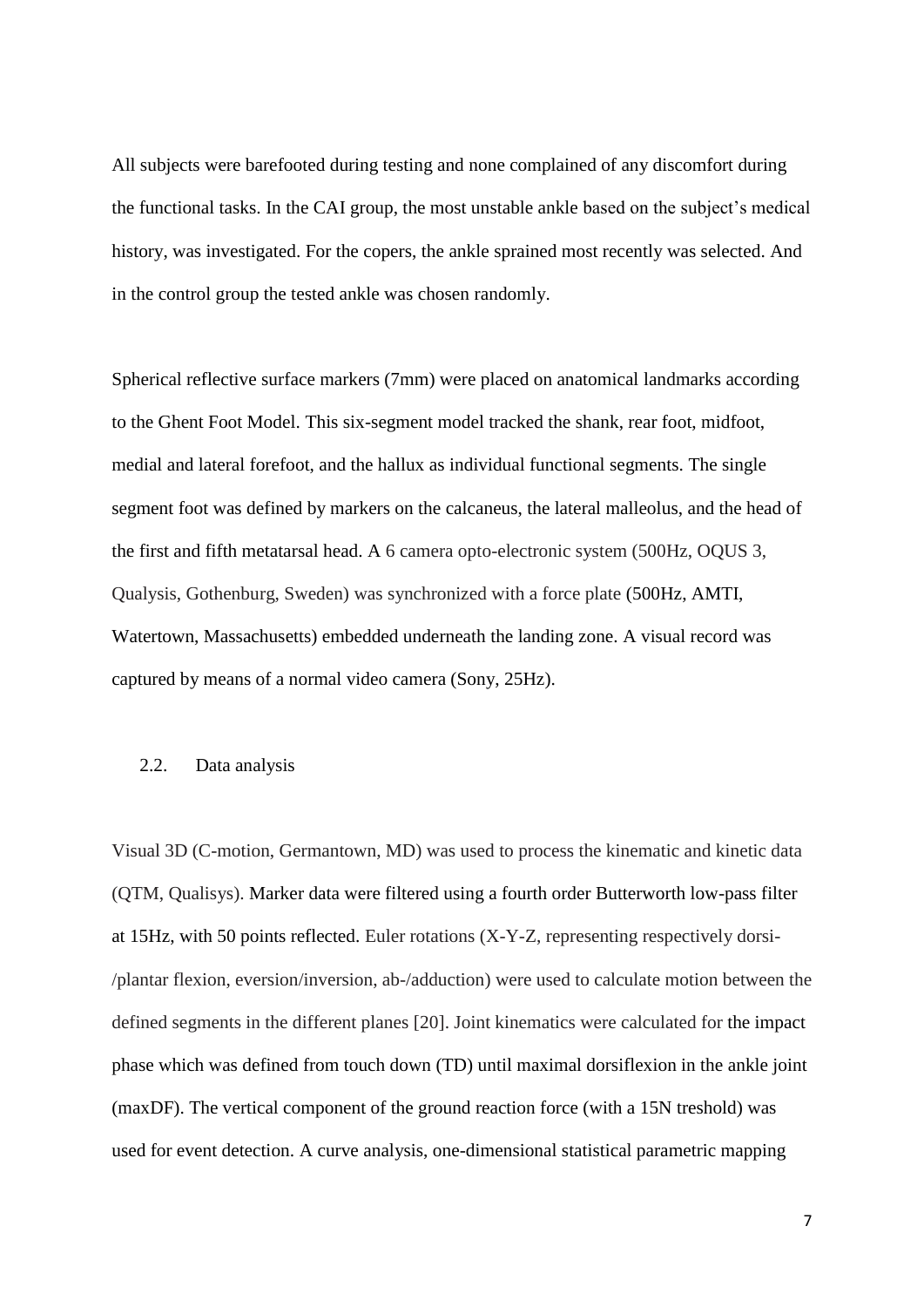(SPM) [21;22], of mean joint angles of the GFM and single segment foot model during the impact phase was performed to compare between groups. SPM allows the calculation of the traditional F and t statistics, subsequently referred to as  $SPM{F}$  or  $SPM{t}$ , over the entire normalized time-series. For this analysis a SPM ANOVA followed by post-hoc SPM t-tests if appropriate, were used with alpha maintained at 0.05 throughout. The analysis procedure comprises the following steps. (1) Using SPM ANOVA a SPM{F} ('F-value curve') was calculated for the complete time series.(2) The temporal smoothness of the data based on the average temporal gradient was estimated. (3) Random Field Theory was used to calculate the threshold of SPM{F} above which only alpha=5% of the data would be expected to reach had the test statistic trajectory resulted from an equally smooth random process. (4) Individual probability values were calculated for each supra-threshold cluster based on the probability that a cluster of a given height and size could have resulted from an equivalently smooth random process. If statistical significance was reached in the SPM{F} then the original data were further analysed with three pairwise post-hoc SPM t-tests, using the same processes (1 to 4) as described above to establish the significance of the SPM{t} in paired groups.

Additionally, range of motion (ROM) was determined for each joint in all planes during the impact phase. Furthermore, peak forces (normalized to body weight), time to peak forces and loading rate (normalized peak force/time to peak force) were calculated for the vertical component of the GRF. The raw force data were filtered by a critically damped low-pass filter at 15Hz. Between group differences for ROMs, peak forces, time to peak force and loading rate were analyzed by means of a Oneway ANOVA. Post hoc comparisons with a Bonferroni correction were performed to identify group differences. Alpha was set 0.05 and statistical analysis of these parameters was performed in SPSS 21 (SPSS Inc., Chicago, Illinois 60606, U.S.A.)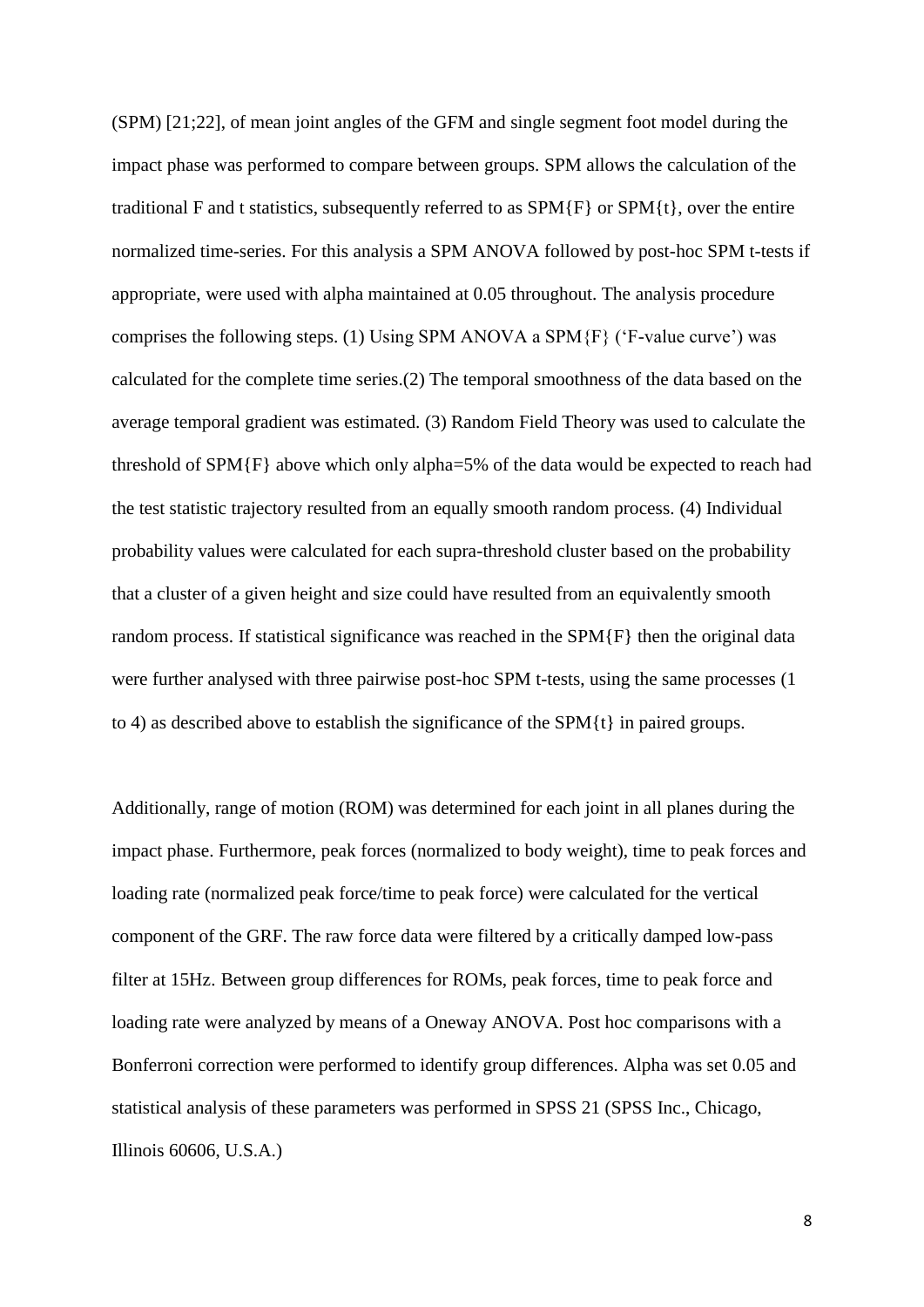Reliability analysis to evaluate internal consistency (Cronbach's alpha) of motion kinematics over trials indicated in general a good to excellent consistency for all segments in all planes (vertical drop: ROM  $\alpha$  > 0.797, curves  $\alpha$  > 0.849; side jump: ROM  $\alpha$  > 0.643, curves  $\alpha$  > 0.815).

# **3. Results**

3.1. Curve analysis

#### *3.1.1. Vertical drop*

The single segment foot (in relation to the shank) showed a less inverted position from approximately 10%-100% of the impact phase for both the CAI group  $(p<0.001)$  and coper group  $(p<0.001)$  compared to the control group (fig. 1). During this period, the single segment foot was progressing towards a maximally inverted position. In addition, the CAI group (approx. 10-100%,  $p<0.001$ ) and coper group (approx. 15-20%,  $p<0.05$ ) displayed a more adducted position of the hallux (in relation to the medial forefoot) in comparison to the control group. In the CAI and coper group the hallux slightly adducted at the beginning of the impact phase before remaining in a stable position (supplementary file 2, fig.3). Adduction for the hallux signifies motion towards the subject's center sagittal plane.

#### *3.1.2. Side jump*

A less plantar flexed position was found for the single segment foot and the rearfoot at touch down between both the CAI group (respectively approx. 0-10%, p<0.05; approx. 0-10%,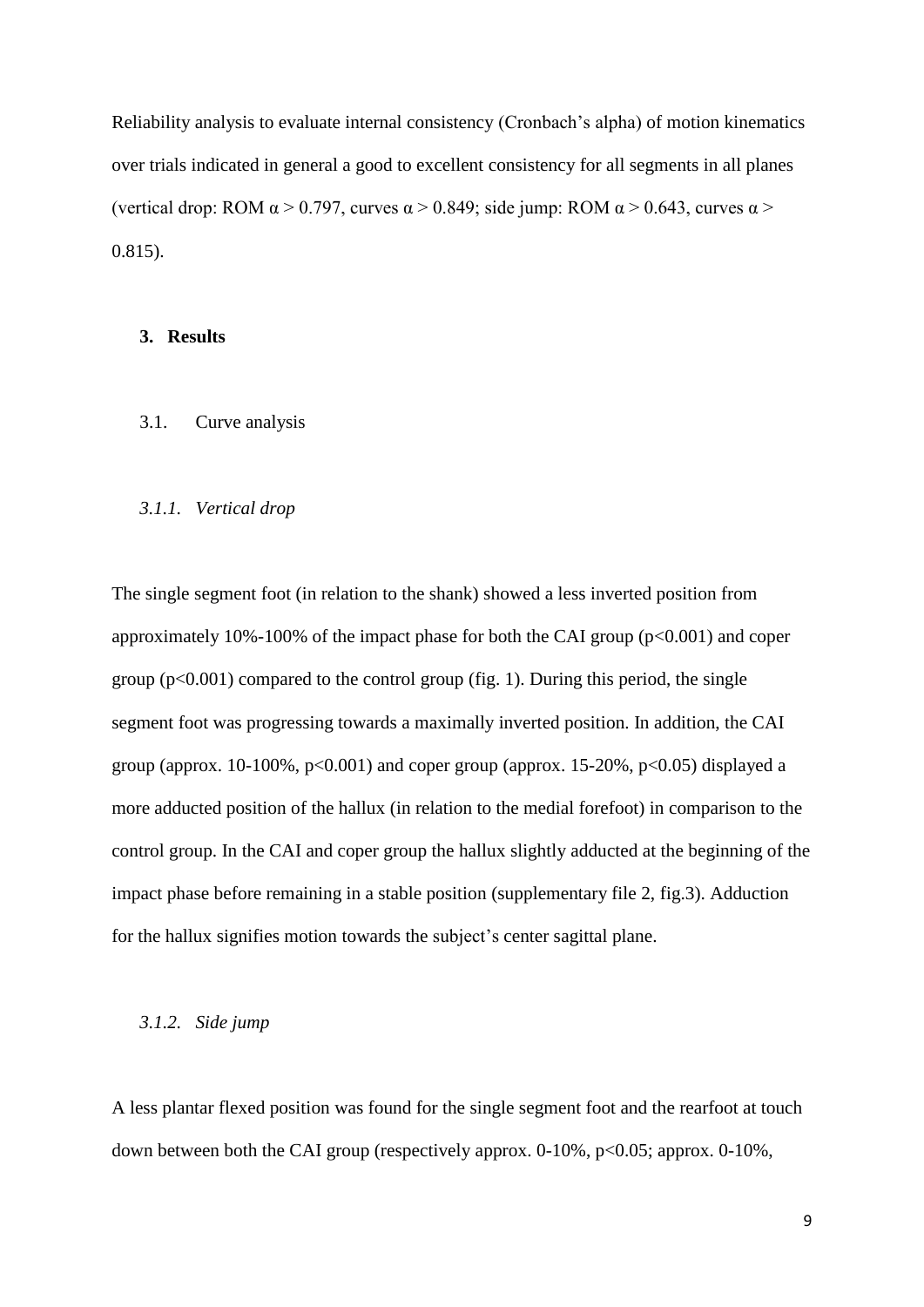$p<0.05$ ) and coper group (respectively. approx. 0-10%,  $p<0.05$ ; approx. 0-15%,  $p<0.05$ ) compared to the control group (fig. 2). In addition, the coper group displayed a more dorsiflexed position of the rearfoot at the end of the impact phase from approximately 60-100%  $(p<0.05)$  (fig. 2). The rearfoot also displayed a significantly less inverted position from approximately 0-55% in the CAI group compared to the control group  $(p<0.05)$  (fig. 1). During this phase, the rearfoot first inverted before everting which continued throughout the remainder of the impact phase. Furthermore, the CAI group had a more inverted position of the midfoot (in relation to the rearfoot) for approximately the whole impact phase (10%- 100%) compared to the control group (fig. 3). After initially inverting, the midfoot showed eversion until the end of the impact phase. Finally, the medial forefoot (in relation to the midfoot) in the coper group showed a more inverted position from approximately 55-100%, during which slight eversion takes place, in comparison to the control group  $(p<0.05)$  (fig. 4).

#### 3.2. Range of Motion

Significant ANOVA results are presented in table 2. Post hoc analysis on the **vertical drop** data showed a significantly smaller ROM for single segment foot plantar-/ dorsiflexion in the CAI group compared to the control group  $(p=0.020)$ . Single segment foot abduction/adduction and rearfoot plantar-/dorsiflexion ROM did not reach significance level in post hoc analysis. Furthermore, the coper group displayed a smaller plantar-/dorsiflexion ROM in the lateral forefoot  $(p=0.030)$ , medial forefoot  $(p=0.017)$  and hallux compared to the control group (p=0.028). Finally, the midfoot showed less eversion/inversion ROM in the coper group compared to the CAI group (p=0.038). For the **side jump**, the CAI group displayed less ROM in the single segment foot as well as the rearfoot for plantar-/dorsiflexion and ab-/adduction compared to the control group (PF/DF: resp. p=0.010 and 0.045;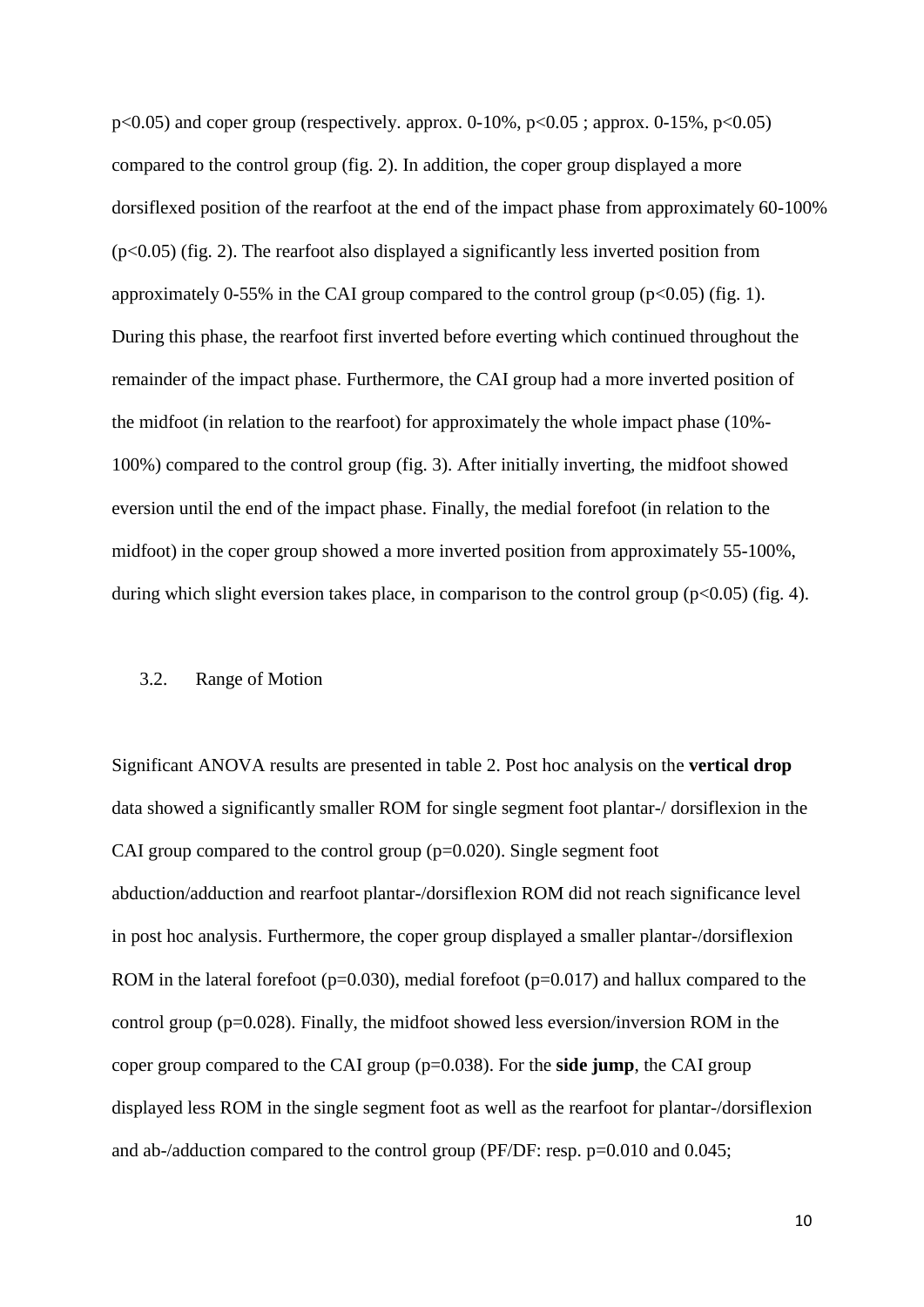ABD/ADD: resp. p=0.003 and 0.004). The coper group again displayed a smaller plantar-/dorsiflexion ROM in the lateral forefoot ( $p=0.030$ ), and medial forefoot ( $p=0.017$ ) compared to the control group. Finally, the hallux showed less eversion/inversion ROM in the coper group compared to the CAI group  $(p=0.039)$ .

### 3.3. Ground reaction force

The CAI group displayed a higher peak vertical GRF  $(p=0.019)$ , they reached this vertical peak faster (p=0.021), and had a higher loading rate (p=0.008) than the control group for the vertical drop. Means and ANOVA results are presented in table 2. For the side jump, no significant differences were found.

There was no significant difference between the control group, copers and CAI group regarding the time to reach the maxDF during the vertical drop (0.24s (SD 0.05), 0.23s (SD 0.07) and 0.22s (SD 0.05) respectively, p=0.288) and the side jump (0.24s (SD 0.05), 0.22s  $(SD 0.05)$  and  $0.22$ s  $(SD 0.05)$  respectively,  $p=0.342$ ). Significant post-hoc analysis results for curve analysis, ROM, and GRF are presented below (supplementary file 1 presents all means, ANOVA results and post hoc results for ROM and GRF; supplementary file 2, which represents the kinematic curves for each segment in each plane and post hoc SPM comparisons).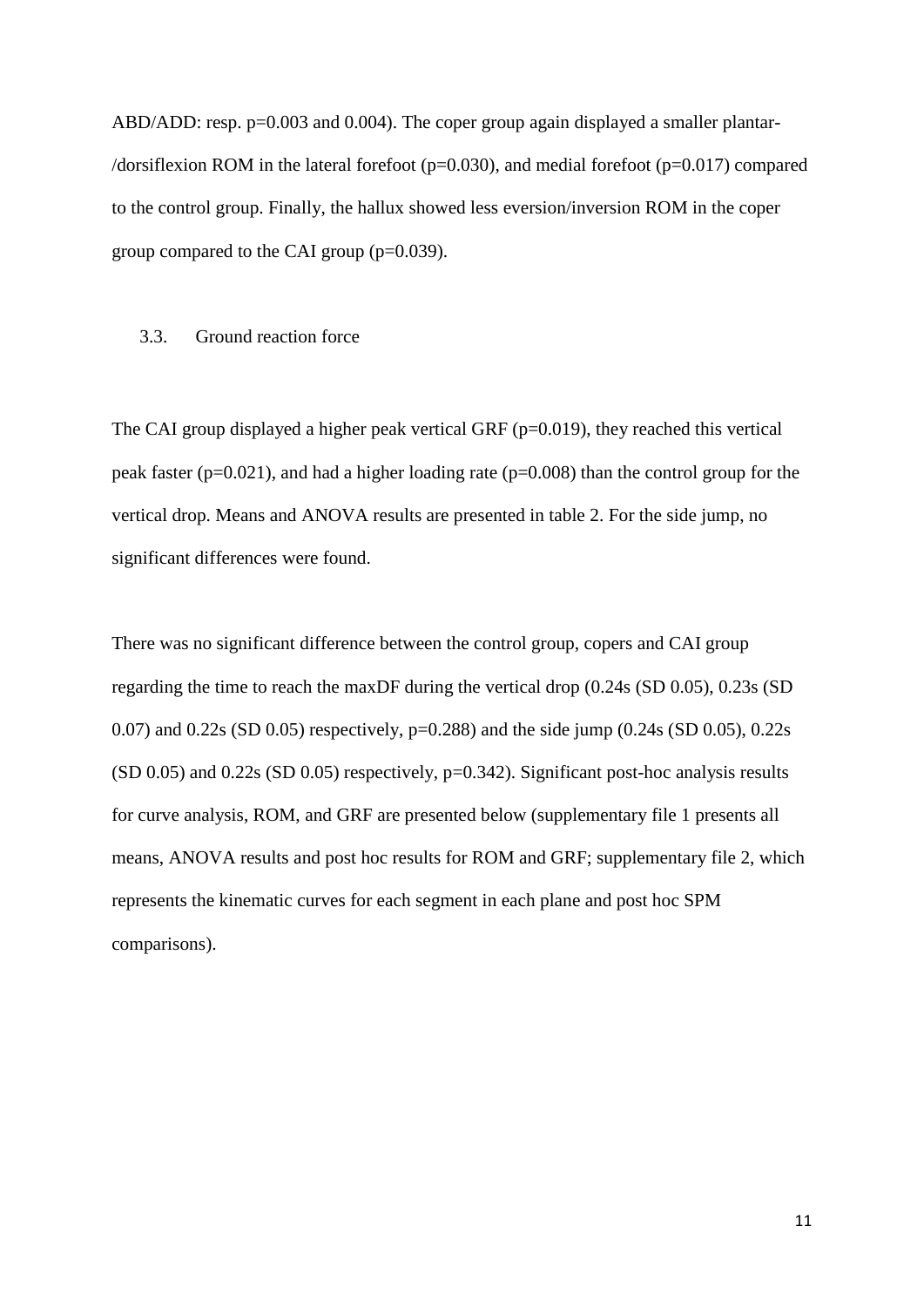#### **4. Discussion**

To our knowledge, this was the first study to explore multi-segment foot landing kinematics and kinetics in subjects with CAI, copers and controls. Differences were found between subjects with CAI, copers and controls in the rearfoot, midfoot, medial/lateral forefoot, hallux, and in vertical GRF parameters. We did not, however, find a more inverted ankle position and more inverted medial forefoot as hypothesized. Overall, we identified similar differences in the sagittal plane kinematics during the impact phase between groups for both the vertical drop and side jump. Subjects with CAI and copers, seem to display less plantar flexion upon impact. This could be a compensatory strategy by protecting them from a possible ankle sprain, as further explained below. For the CAI group, this strategy could be counterproductive as their stiffer landing pattern (a smaller ROM) with higher loading rates may make them more susceptible to episodes of giving way and ankle sprains.

The evaluation of multi-segment foot landing kinematics showed differences between our subjects with CAI, copers and controls during landing tasks which could not be detected with a single segment foot. Previous research found a more inverted medial forefoot during the stance phase of gait in subjects with CAI, which reflects a mechanically less stable position [23]. This mechanism was, however, not observed during our landing tasks in subjects with CAI. This might be attributed to the function of the m. peroneus longus as it has been shown that the m. peroneus longus muscle is already more activated in the prelanding phase during a drop landing compared to walking or running conditions [24]. This could account for the differences in results between the functional tasks, even though an impaired function of the m. peroneus longus has been ascribed to CAI [15;25;26] Our multi-segment foot landing kinematics did show that subjects with CAI displayed a more inverted position of the midfoot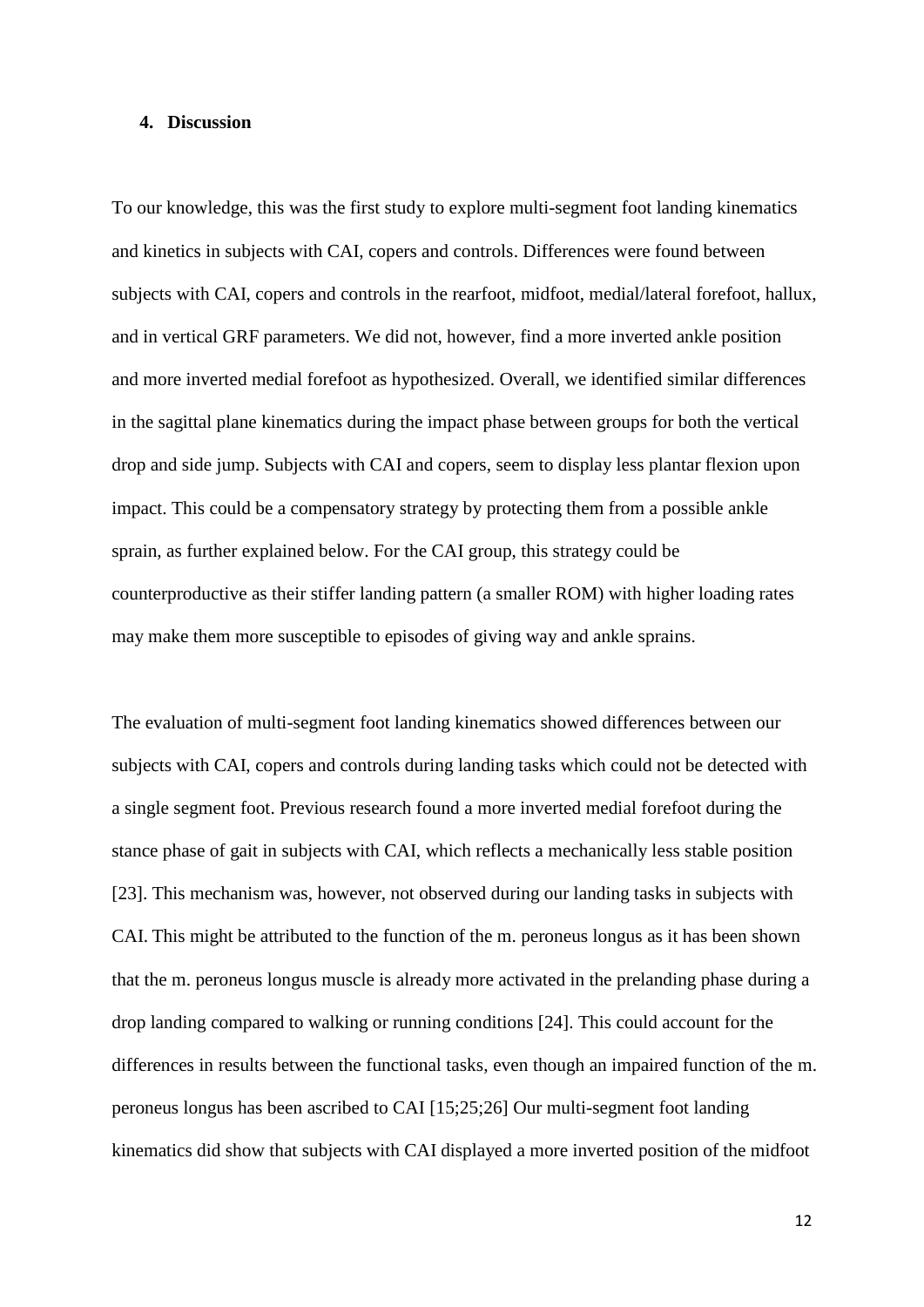throughout most of impact phase (10%-100%) compared to controls during side jump and more midfoot in/eversion ROM compared to copers during vertical drop. The midfoot fulfills an important role in coupling rearfoot and forefoot motion [27]. Further research might elucidate the impact of midfoot kinematics observed in the current study by investigating the forefoot and rearfoot coupling in CAI. Furthermore, differences in hallux kinematics have been observed: for the vertical drop a more adducted hallux position for subjects with CAI (10%-100% of impact phase) and copers (15%-20% of impact phase) compared to controls, and less plantar-/dorsiflexion ROM in the coper group compared to controls, and for the side jump a smaller eversion/inversion ROM in the coper group compared to the subjects with CAI. These varying results between conditions and groups hamper a clear interpretation on the possible underlying mechanisms regarding hallux kinematics. Future research is necessary to further elucidate the contribution of intrinsic foot mechanisms in CAI and to study their consistency during other functional movements. Monitoring muscle activity combined with the multi-segment foot kinematics might provide deeper insight in the described mechanisms.

Overall, in the sagittal plane, subjects with CAI displayed significantly less plantar flexion upon impact in both the rearfoot and single segment foot models for the side jump compared to the control group. And although not significantly different, the kinematic data of the vertical drop also suggests a similar pattern. These findings correspond with the results of Caulfield and Garrett [12], who found a less plantar flexed ankle before, at, and post landing after a similar vertical drop. They argued that less plantar flexion might be a protective mechanism to restrain the lateral ligament complex from harmful stretch. In addition, a model driven study suggested that increased plantar flexion at touch down might be the primary mechanism, more so than the frontal plane subtalar joint angle, for increasing susceptibility to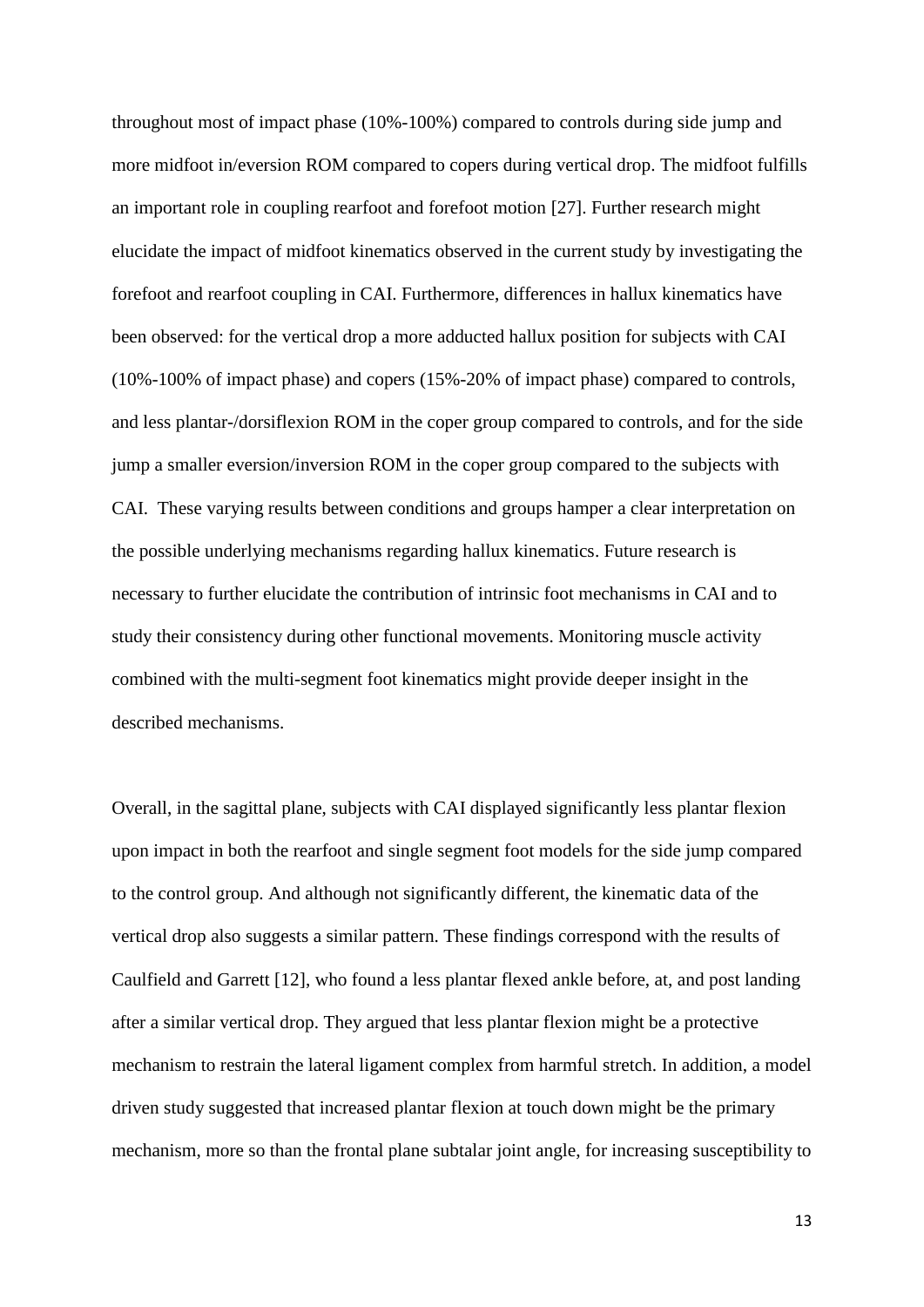ankle sprains [28]. Subjects with CAI might, therefore, try to limit plantar flexion at touch down as a protective strategy. However, this protective strategy can at the same time be counterproductive as their total ROM during the impact phase in the sagittal plane was reduced in the single segment foot for both the vertical drop and side jump, and in the rearfoot for the sidejump. In addition, the ROM of transverse plane movements for the side jump was also limited in the single segment foot and the rearfoot in subjects with CAI. This more rigid strategy might suppress the capacity to react appropriately to external perturbations, and might have a negative influence on vertical impact forces as discussed further on.

In the frontal plane, a less inverted rearfoot angle was seen in the CAI group at touch down during the side jump, and in the single segment foot towards the end of the impact phase for the vertical drop and the side jump. These findings are consistent with previous results using a multi-segment foot model during gait, indicating a less inverted position of the rearfoot during midstance [17]. Based on the pathomechanics of an ankle sprain, including plantar flexion-adduction-inversion of the ankle joint, the less inverted position suggests a compensation for the risk of sustaining an ankle sprain rather than causation. A prospective study by Willems et al. [29] using plantar pressure measurements during running found an increased medial loading of the foot and a trend towards higher eversion excursion in subjects susceptible for an ankle sprain. They suggested that this more medial foot roll-off may be the result of a compensation mechanism for possible ankle sprains [29]. This compensation mechanism might also cause the lower inversion angles found in the current study. Our results, therefore, do not confirm previous findings in literature indicating a more inverted position of the ankle in the landing phase [14;15].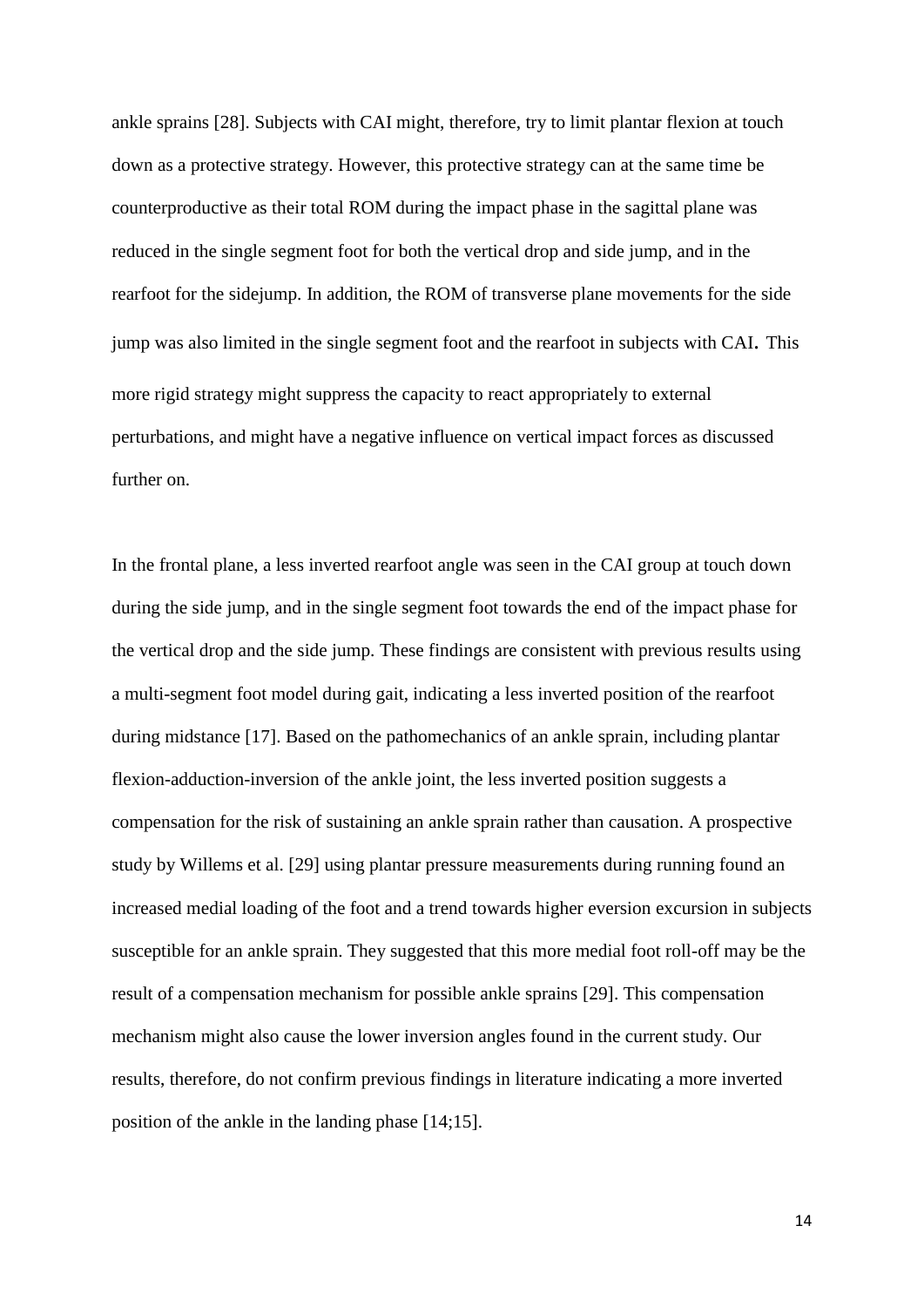Although not the primary aim of the current manuscript, differences in kinematics between the single segment foot and the rearfoot in relation to the shank are worth consideration. Notwithstanding similar results for the single segment foot and the rearfoot between groups, such as plantar flexion angle around touch down and ROM during the impact phase, also divergent kinematics can be observed. Firstly, the ROM values are higher in the single segment foot compared to the rearfoot in all planes (table 2 and supplemental file 1). This may not be a surprise when the marker set up is considered as the most distal markers of the single segment foot were placed on the distal end of MT1 and MT5. The single segment foot therefore does not only describe the dorsiflexion motion at the ankle joint, but also at the more distal joints, i.e. medial and lateral forefoot. Although not purely summative, this does influence the single segment foot kinematics and similar observations can be made for the motion in other planes. Not only ROM is affected, but also the shape of the curves between the single segment foot and the rearfoot, and especially in the frontal plane (supplemental file 2). These differences seem to be the result of the combination of rearfoot, midfoot and forefoot kinematics which are over simplified in the single segment foot model. As motion in the frontal plane is important in the ankle sprain mechanism, the impact of a single segment foot (with markers on the forefoot) when describing kinematic results should not be underestimated. Future research should focus on the validity of the use of a single segment foot to describe ankle kinematics.

The CAI group exhibited both an earlier, as well as a higher peak vertical GRF, during the vertical drop which has been observed previously [10;11]. This suggested that the CAI group is exposed to higher loading rates [30], as supported by our results, and which would match our earlier notion of a stiffer landing pattern. We checked this by calculating Pearson correlation coefficients and a significant correlation was found between the plantar-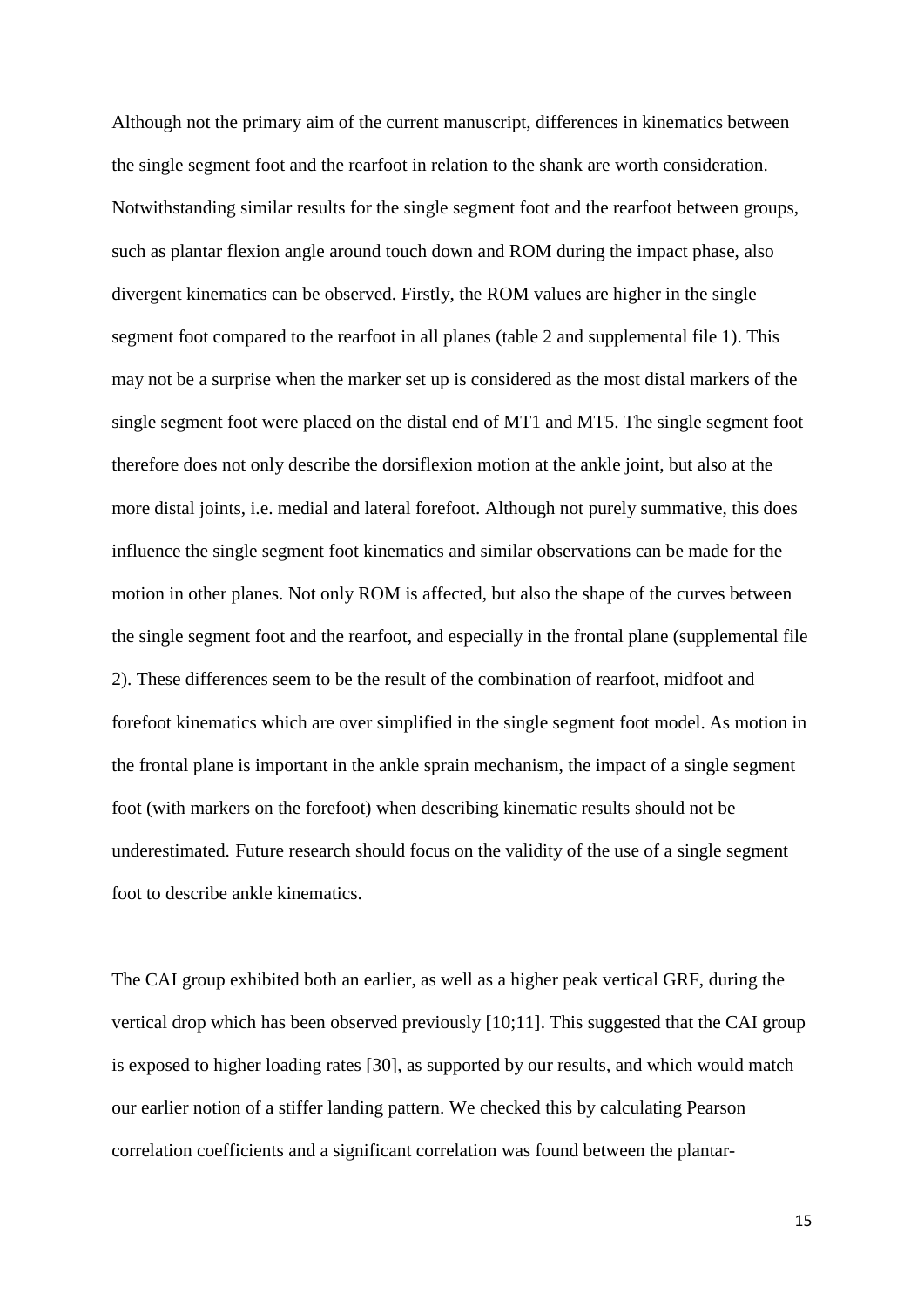/dorsiflexion ROM of the single segment foot, and the load rate, defined as the normalized peak vertical GRF divided by the time to peak vertical GRF ( $p<0.001$ ,  $r=-0.689$ ) (fig 4) [30]. Increased loading rates may increase the risk for sustaining an ankle injury because of limited capacity to absorb this higher loading. Several studies have indicated neuromuscular insufficiencies in the preparatory and response phase in subjects with CAI which might prevent them from adequately controlling the foot complex to accommodate for these forces [26;31;32]. Figure 4 also shows that within the CAI group, there is substantial variation in stiffness of the landing, which may help focus treatment for those individuals with CAI who show increased landing stiffness. For the side jump, no significant differences were found in force dissipation between the study groups. A possible explanation for this dissimilarity in results between conditions could be attributed to movement direction. Logically, a vertical drop will have greater impact on the vertical GRF than will a side jump movement, and could therefore be more sensitive to group differences.

When observing the coper group against the CAI group, the coper group displayed a lower in/eversion ROM of the midfoot during the vertical drop. As addressed above, the midfoot plays an important role in the forefoot and rearfoot coupling and differences in ROM might be influential. However, the absolute ROM difference is lower than 1° (table 2), questioning clinical relevance of this observation. Furthermore, the copers differentiated themselves from the CAI group primarily by virtue of their differences with the control group. For the side jump, a similar lower plantar flexion angle as seen in the CAI group was registered for the rearfoot and the single segment foot. Unlike the CAI group however, the copers didn't significantly decrease ROM in the single segment foot and rearfoot during the impact phase. They did in fact have more dorsiflexion at the end of the impact phase for the side jump compared to the controls, indicating a more close packed position, which is considered a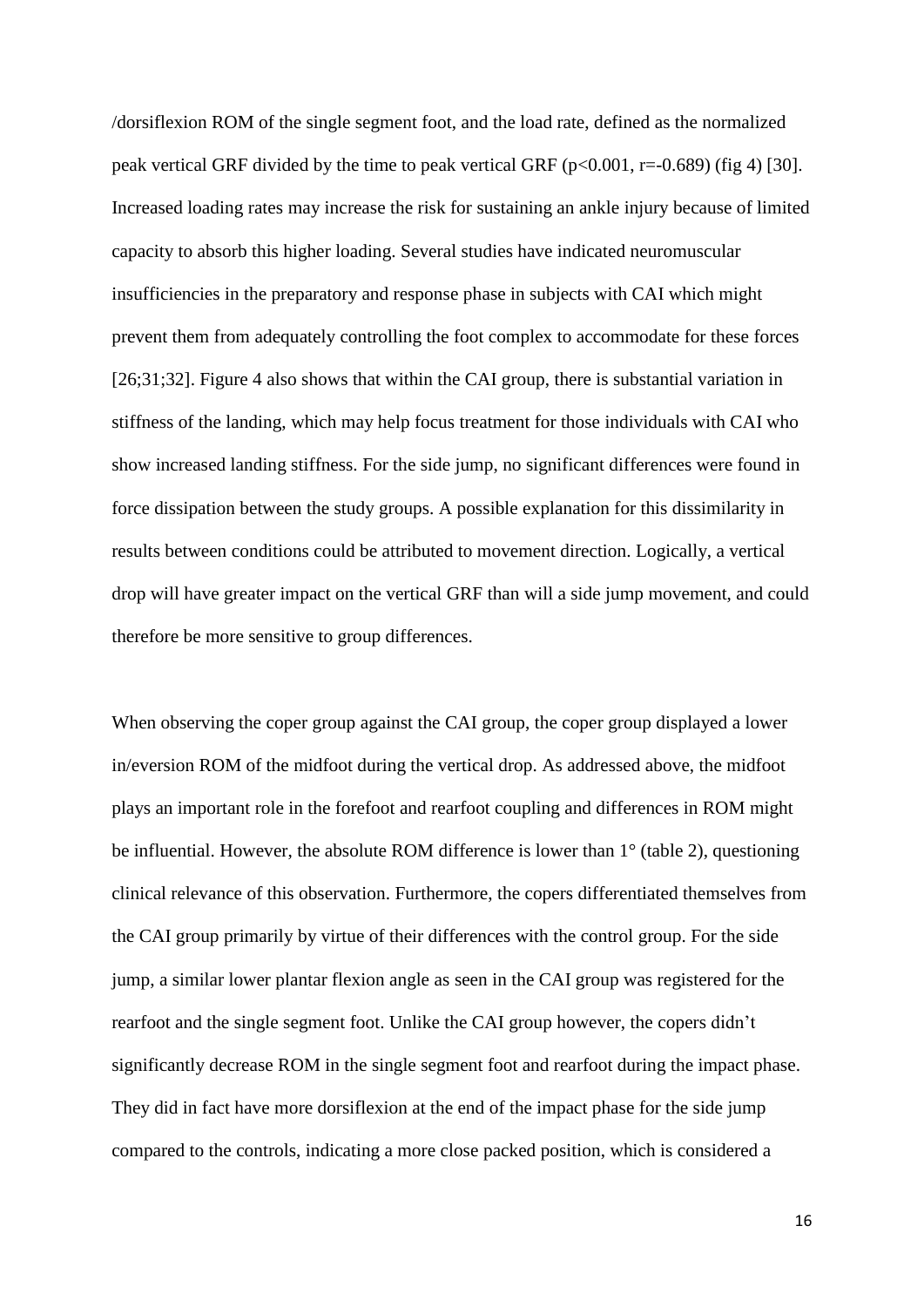locked and therefore stable position of the joint [33]. This could protect them from possible episodes of giving way and ankle sprain events. On the other hand, copers displayed a more inverted medial forefoot during the second half of the impact phase during the side jump, associated with a less stable position. This could be attributed to an impaired function of the m. peroneus longus as demonstrated during gait [17]. Furthermore, the coper group had significantly less ROM in the medial and lateral forefoot for both vertical drop and side jump compared to the control group. The underlying mechanism of these findings is unclear to the authors, but might be part of coping strategy explaining why some develop CAI after an ankle sprain whilst others do not.

Some methodological limitations should be recognized. Both jumping conditions occurred barefooted so this could be considered when comparing and extrapolating study results given that shod versus barefoot landings may alter impact forces that modulate stiffness strategies [34]. Any possible difference in foot type between groups was not accounted for by means of e.g. foot posture index. This could be complementary to the kinematic evaluation in explaining our findings. However, there were no similar results found in multi-segment foot kinematics between conditions advocating for task specific differences rather than static differences. Additionally, kinematic offset differences would have no impact on our main findings regarding ROM and kinetic findings. For the side jump protocol, a maximal effort/distance jump was chosen to provoke subjects' landing control capabilities. Jump distance was not taken into account in the study results and may have differed between groups. Similar foot landing kinematics were found in the vertical drop and maximal side jump conditions, indicating that both tasks offer a means to recognize group effects. Whether a maximal side jump is necessary, or a submaximal distance jump could suffice, is uncertain. Fleischmann et al. [35] found no differences in angular displacement at the ankle joint during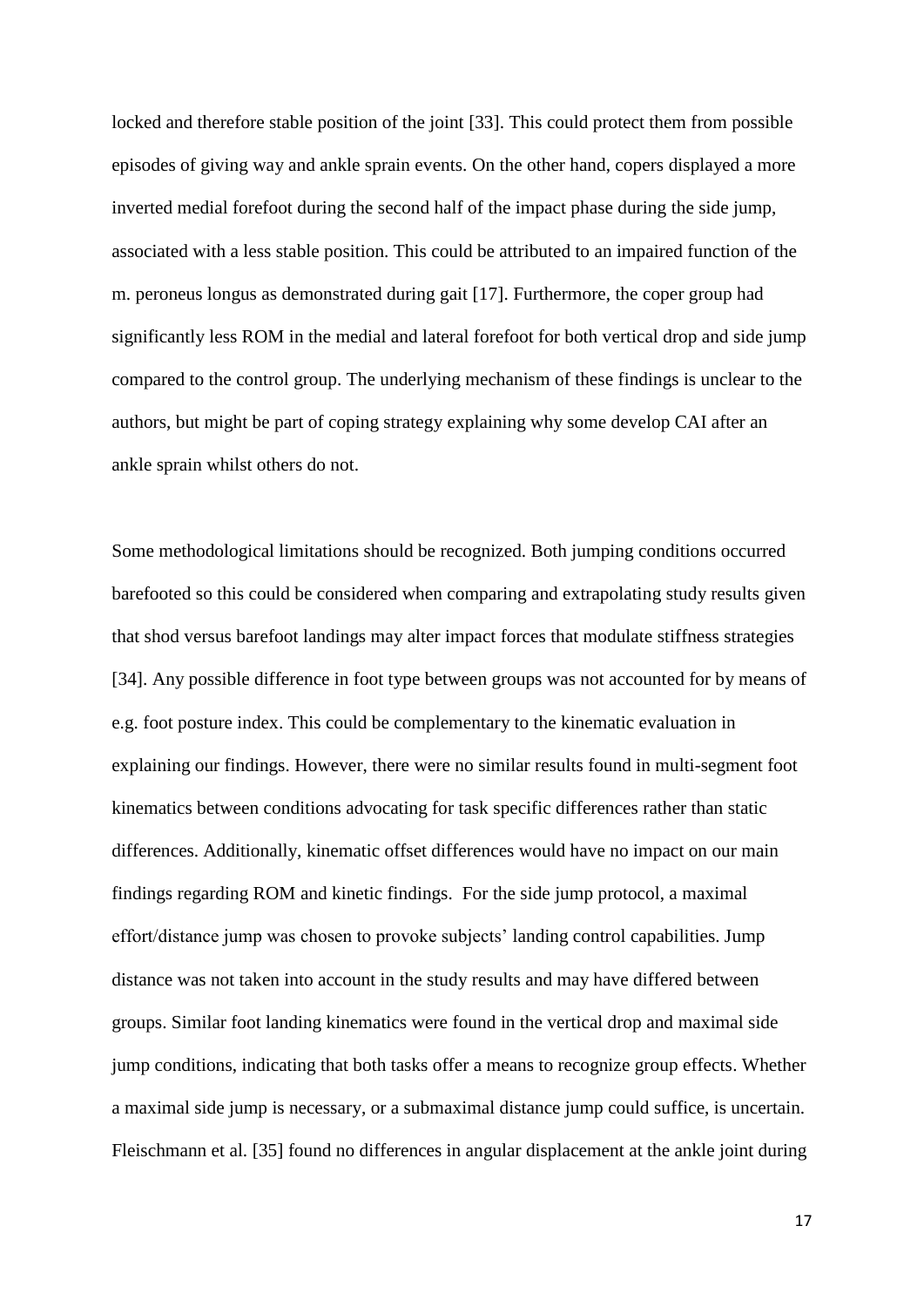landing jumps at different distances, so for now we could consider that submaximal jumps may well have revealed the same group effects, yet this still needs to be seen. Furthermore, given the exploratory nature of the current study, the alpha level in the SPM analyses was not corrected for the dependent planes of joint motion, as in a previous paper [17]. This more liberal approach was chosen as it prevents that potentially weak phenomena would immediately be dismissed at this early stage of multi-segment foot model explorations. For data collection*,* due to technical limitations of the capturing volume, centre of mass determination and pre-impact kinematics were not registered. This means that joint moments and center of mass position could not be calculated and important pre-impact kinematic landing differences could have been missed. Future research should therefore also include e.g. pre-landing observations if possible, particularly if that were to involve the study of muscle (pre-)activations.

#### **5. Conclusions**

Subjects with CAI displayed an altered, stiffer foot landing kinematic strategy and adapted kinetic landing characteristics compared to a control group, which might predispose them to episodes of giving way and actual ankle sprain events. The use of a multi-segment foot model might open a window for identifying possible influencing distal factors related to chronic ankle instability, e.g. deviating midfoot kinematics. When observing single segment foot results against multi-segment foot results, data shows that the single segment foot may comprise more than only rearfoot kinematics. Single segment foot kinematics in the literature should therefore be interpreted with caution. Further research is warranted to increase insight into foot and ankle kinematics during functional tasks, and gain a better understanding of underlying mechanisms of CAI.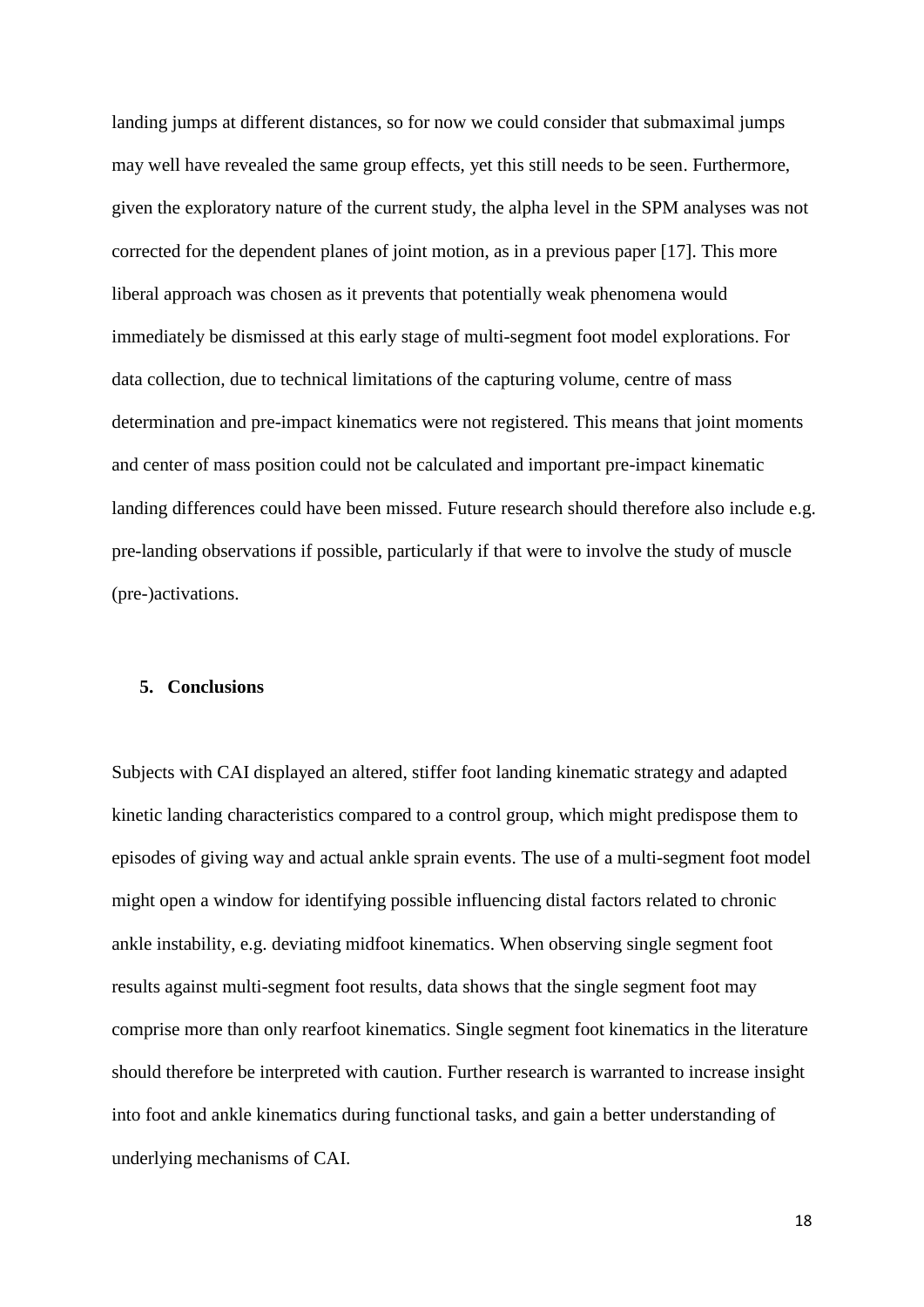## **Acknowledgements**

The authors would like to thank Dr. Todd Pataky for his assistance with the graphical

representation of the results.

# **Reference List**

- *1. Fong DT, Hong Y, Chan LK, Yung PS, Chan KM. A systematic review on ankle injury and ankle sprain in sports. Sports Med 2007; 37(1):73-94.*
- *2. Renstrom PA, Konradsen L. Ankle ligament injuries. Br J Sports Med 1997; 31(1):11-20.*
- *3. van Rijn RM, van Os AG, Bernsen RM, Luijsterburg PA, Koes BW, Bierma-Zeinstra SM. What is the clinical course of acute ankle sprains? A systematic literature review. Am J Med 2008; 121(4):324-331.*
- *4. Hertel J. Functional Anatomy, Pathomechanics, and Pathophysiology of Lateral Ankle Instability. J Athl Train 2002; 37(4):364-375.*
- *5. Anandacoomarasamy A, Barnsley L. Long term outcomes of inversion ankle injuries. Br J Sports Med 2005; 39(3):e14.*
- *6. Konradsen L, Bech L, Ehrenbjerg M, Nickelsen T. Seven years follow-up after ankle inversion trauma. Scand J Med Sci Sports 2002; 12(3):129-135.*
- *7. Valderrabano V, Hintermann B, Horisberger M, Fung TS. Ligamentous posttraumatic ankle osteoarthritis. Am J Sports Med 2006; 34(4):612-620.*
- *8. Yeung MS, Chan KM, So CH, Yuan WY. An epidemiological survey on ankle sprain. Br J Sports Med 1994; 28(2):112-116.*
- *9. Zhang SN, Bates BT, Dufek JS. Contributions of lower extremity joints to energy dissipation during landings. Med Sci Sports Exerc 2000; 32(4):812-819.*
- *10. Delahunt E, Monaghan K, Caulfield B. Changes in lower limb kinematics, kinetics, and muscle activity in subjects with functional instability of the ankle joint during a single leg drop jump. J Orthop Res 2006; 24(10):1991-2000.*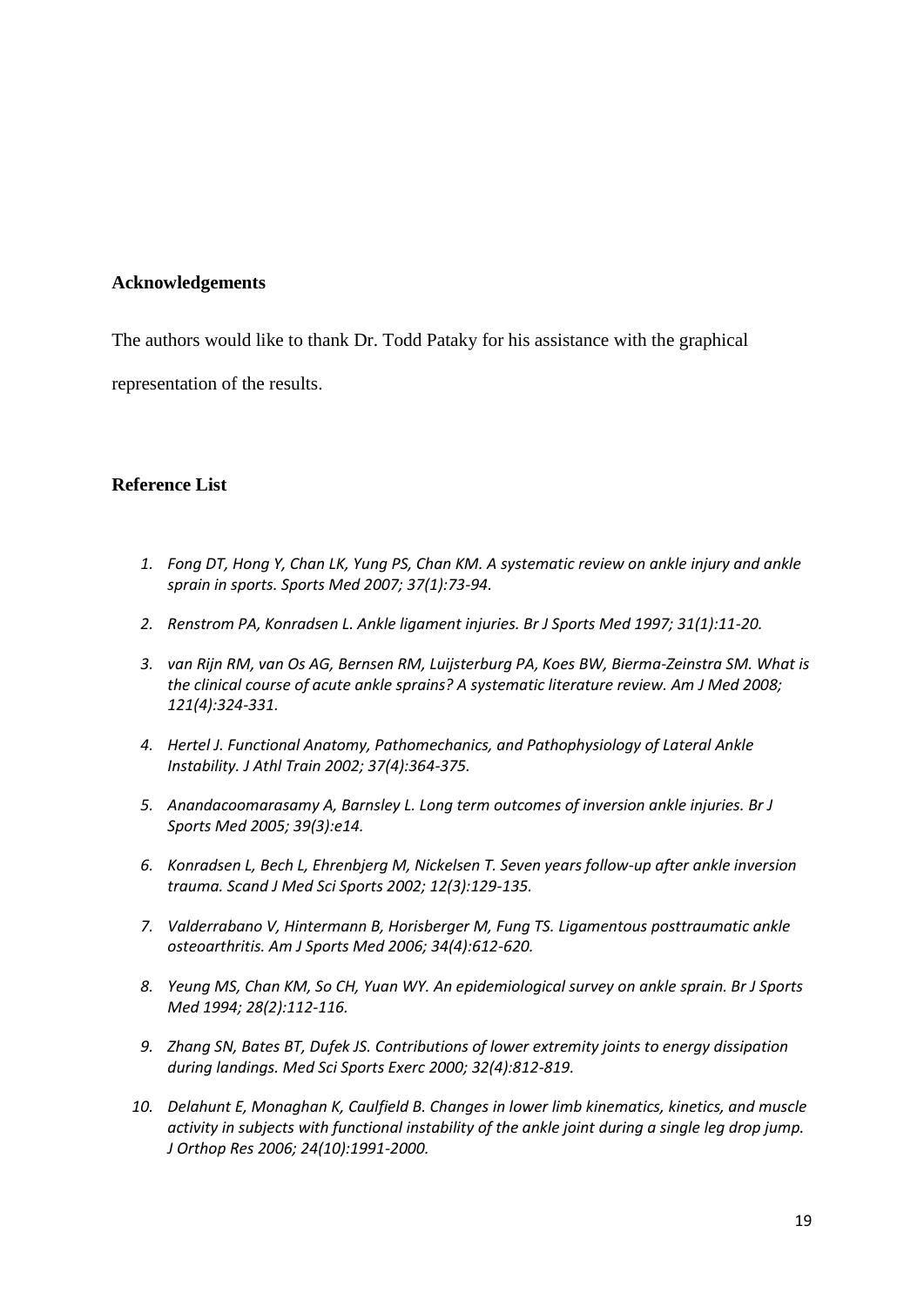- *11. Caulfield B, Garrett M. Changes in ground reaction force during jump landing in subjects with functional instability of the ankle joint. Clin Biomech (Bristol , Avon ) 2004; 19(6):617-621.*
- 12. Caulfield BM, Garrett M. Functional instability of the ankle: differences in patterns of ankle *and knee movement prior to and post landing in a single leg jump. Int J Sports Med 2002; 23(1):64-68.*
- *13. Gribble P, Robinson R. Differences in spatiotemporal landing variables during a dynamic stability task in subjects with CAI. Scand J Med Sci Sports 2010; 20(1):e63-e71.*
- *14. Lin CF, Chen CY, Lin CW. Dynamic ankle control in athletes with ankle instability during sports maneuvers. Am J Sports Med 2011; 39(9):2007-2015.*
- *15. Delahunt E, Monaghan K, Caulfield B. Ankle function during hopping in subjects with functional instability of the ankle joint. Scand J Med Sci Sports 2007; 17(6):641-648.*
- *16. Morrison KE, Kaminski TW. Foot characteristics in association with inversion ankle injury. J Athl Train 2007; 42(1):135-142.*
- *17. De Ridder R, Willems T, Vanrenterghem J, Robinson M, Pataky T, Roosen P. Gait Kinematics of Subjects with Ankle Instability Using a Multisegmented Foot Model. Med Sci Sports Exerc 2013.*
- *18. Rankine L, Long J, Canseco K, Harris GF. Multisegmental foot modeling: a review. Crit Rev Biomed Eng 2008; 36(2-3):127-181.*
- *19. Hale SA, Hertel J. Reliability and Sensitivity of the Foot and Ankle Disability Index in Subjects With Chronic Ankle Instability. J Athl Train 2005; 40(1):35-40.*
- *20. De Mits S, Segers V, Woodburn J, Elewaut D, De Clercq D, Roosen P. A clinically applicable sixsegmented foot model. J Orthop Res 2011.*
- *21. Friston K, Ashburner J, Kiebel S, Nichols T, Penny W. Statistical Parametric Mapping: The Analysis of Functional Brain Images? Elsevier, London. 2007;223-245.*
- *22. Pataky TC. Generalized n-dimensional biomechanical field analysis using statistical parametric mapping. J Biomech 2010; 43(10):1976-1982.*
- *23. Perez HR, Reber LK, Christensen JC. The effect of frontal plane position on first ray motion: forefoot locking mechanism. Foot Ankle Int 2008; 29(1):72-76.*
- *24. McLoda TA, Hansen AJ, Birrer DA. EMG analysis of peroneal and tibialis anterior muscle activity prior to foot contact during functional activities. Electromyogr Clin Neurophysiol 2004; 44(4):223-227.*
- *25. Santilli V, Frascarelli MA, Paoloni M, Frascarelli F, Camerota F, De NL et al. Peroneus longus muscle activation pattern during gait cycle in athletes affected by functional ankle instability: a surface electromyographic study. Am J Sports Med 2005; 33(8):1183-1187.*
- *26. Suda EY, Amorim CF, Sacco IC. Influence of ankle functional instability on the ankle electromyography during landing after volleyball blocking. J Electromyogr Kinesiol 2009; 19(2):e84-e93.*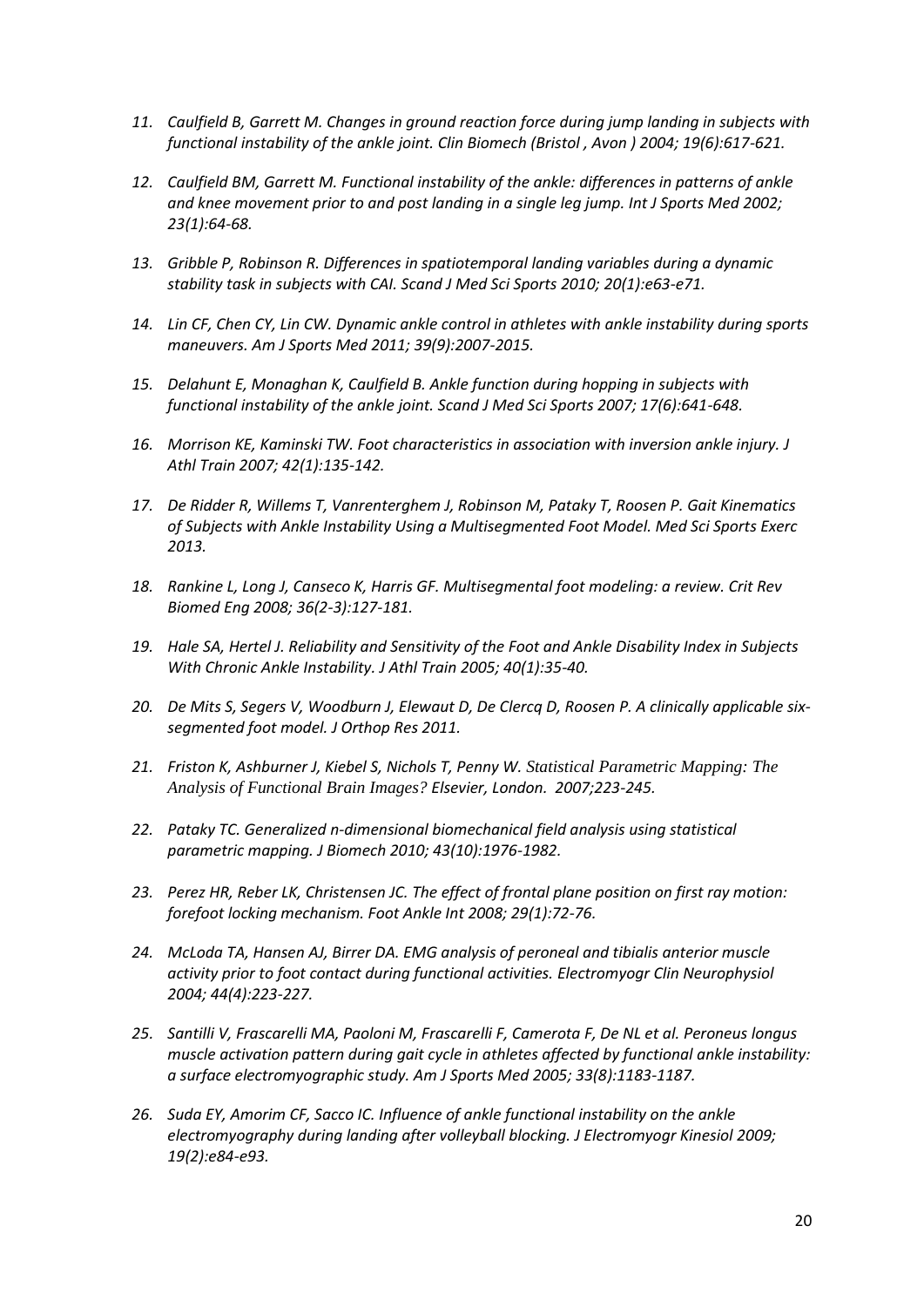- *27. Blackwood CB, Yuen TJ, Sangeorzan BJ, Ledoux WR. The midtarsal joint locking mechanism. Foot Ankle Int 2005; 26(12):1074-1080.*
- *28. Wright IC, Neptune RR, van den Bogert AJ, Nigg BM. The influence of foot positioning on ankle sprains. J Biomech 2000; 33(5):513-519.*
- *29. Willems T, Witvrouw E, Delbaere K, De Cock A, De Clercq D. Relationship between gait biomechanics and inversion sprains: a prospective study of risk factors. Gait Posture 2005; 21(4):379-387.*
- *30. Williams DS, III, Davis IM, Scholz JP, Hamill J, Buchanan TS. High-arched runners exhibit increased leg stiffness compared to low-arched runners. Gait Posture 2004; 19(3):263-269.*
- *31. Delahunt E, Monaghan K, Caulfield B. Altered neuromuscular control and ankle joint kinematics during walking in subjects with functional instability of the ankle joint. Am J Sports Med 2006; 34(12):1970-1976.*
- *32. Hopkins JT, Brown TN, Christensen L, Palmieri-Smith RM. Deficits in peroneal latency and electromechanical delay in patients with functional ankle instability. J Orthop Res 2009; 27(12):1541-1546.*
- *33. Kaltenborn F. Mobilization of the extremity joints. 3rd ed. Olaf Norlis Bokhandel; 1980.*
- *34. Shultz SJ, Schmitz RJ, Tritsch AJ, Montgomery MM. Methodological considerations of task and shoe wear on joint energetics during landing. J Electromyogr Kinesiol 2012; 22(1):124- 130.*
- *35. Fleischmann J, Gehring D, Mornieux G, Gollhofer A. Load-dependent movement regulation of lateral stretch shortening cycle jumps. Eur J Appl Physiol 2010; 110(1):177-187.*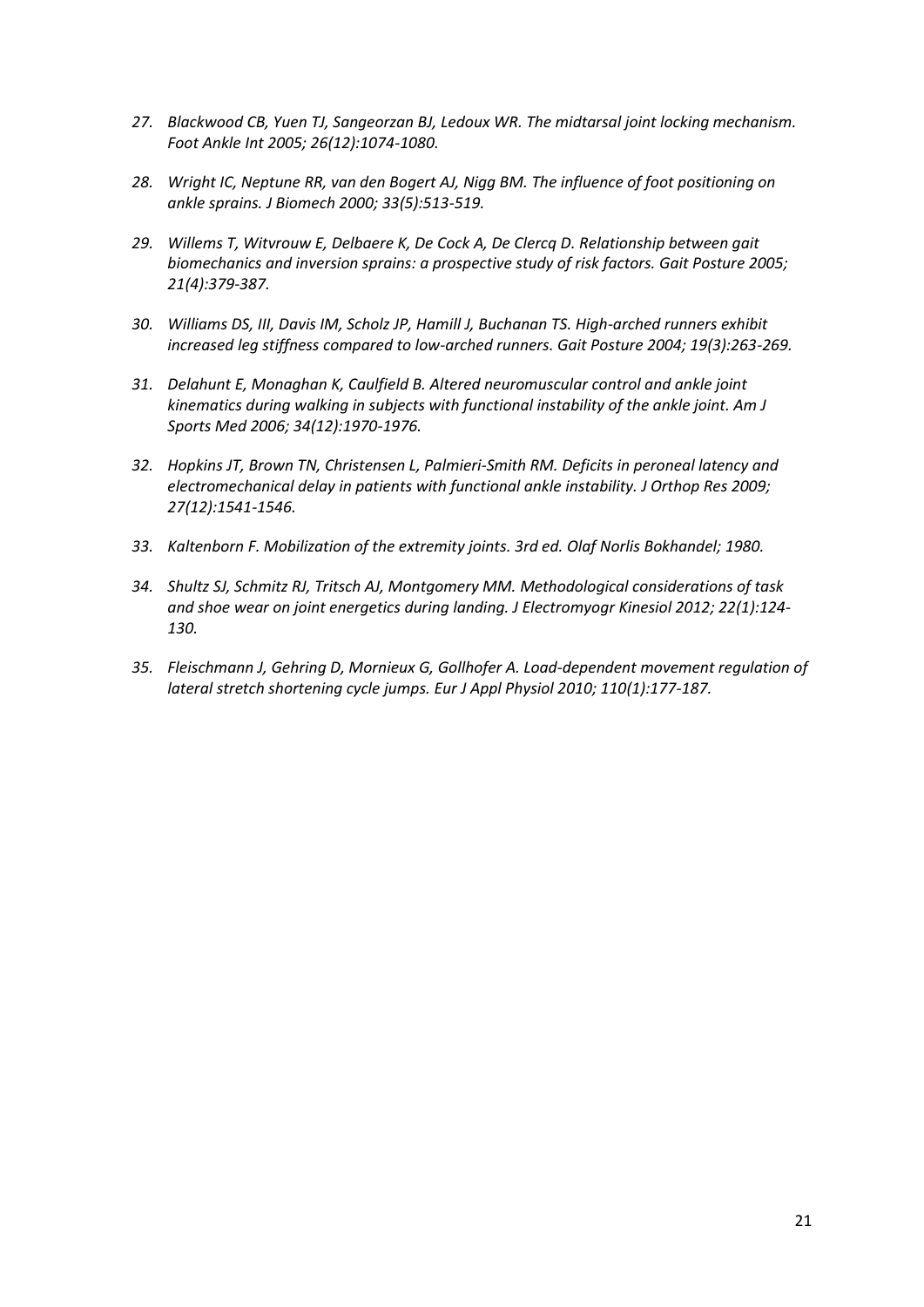#### **Table 1: Group mean (SD) for demographic variables.**

|               | <b>CON</b><br>$(n=30)$ | COP<br>$(n=28)$  | <b>CAI</b><br>$(n=38)$ |  |
|---------------|------------------------|------------------|------------------------|--|
| Age $(yrs)$   | $25.7(1.8)$ *          | $20.3(1.9)*$     | $22.1(3.4)$ *          |  |
| Height (cm)   | 173.6(9.4)             | 177.6(10.2)      | 175.4(8.3)             |  |
| <b>BMI</b>    | 21.8(1.8)              | 22.1(1.7)        | 23.1(3.4)              |  |
| FADI          | $100 (0.0)^t$          | 99.0 $(2.4)^{1}$ | 89.2 $(7.2)^{1}$       |  |
| <b>FADI-S</b> | $100 (0.0)^T$          | 96.2 $(4.8)^{T}$ | 72.7 $(10.2)^T$        |  |

*Differences between groups are non-significant (p>0.05) except for age\* for control (CON) in comparison with CAI and coper (COP) (p<0.001), and between CAI and COP (p=0.018). FADI<sup>ł</sup> (Functional Ankle Disability Index) and FADI-S Ŧ (Functional Ankle Disability Index-Sport subscale) score were significantly lower in the CAI group compared to both the control group and the coper group (p<0.001).*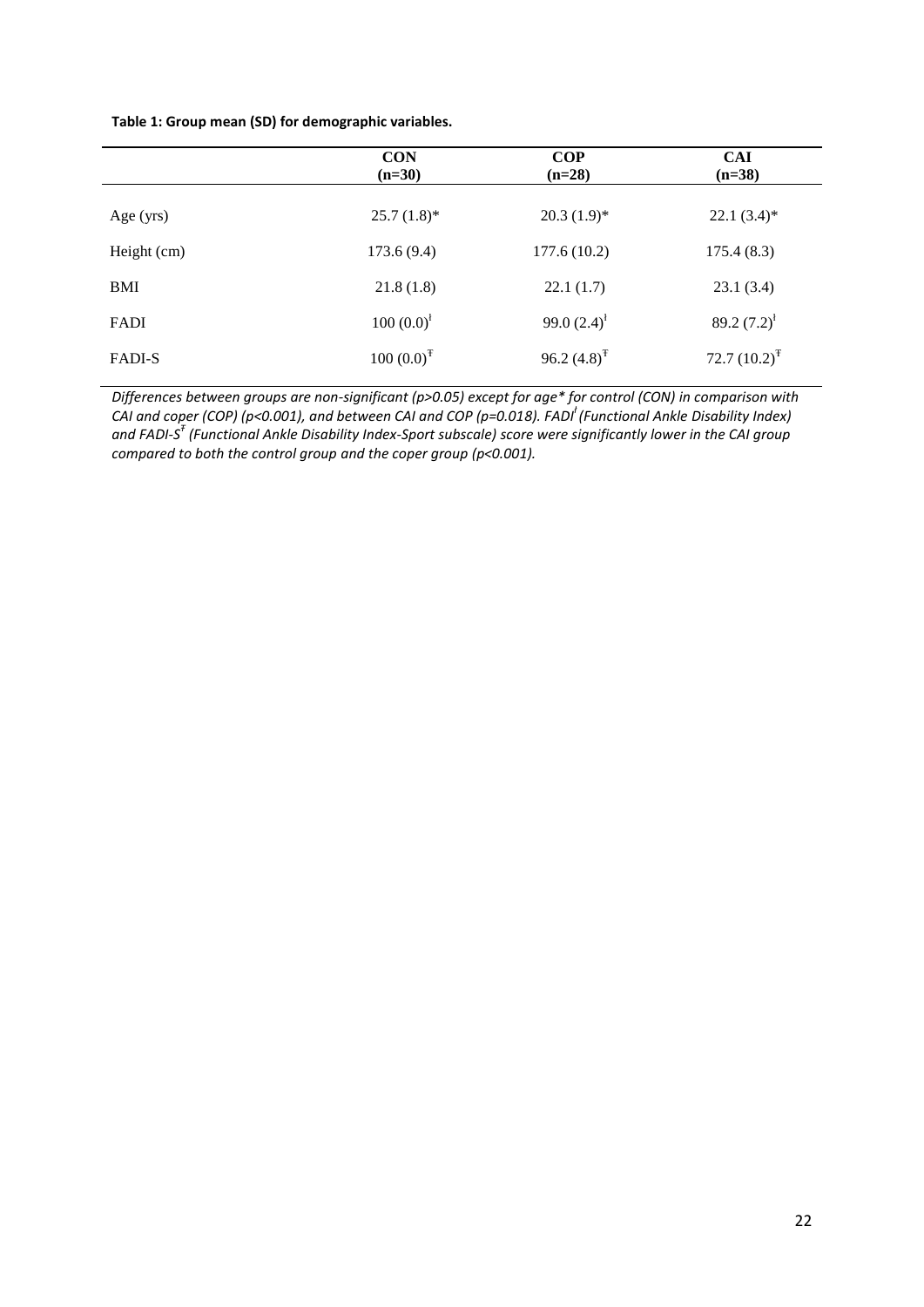**Table 2. Mean (SD) and significant ANOVA results for Range of Motion (ROM) and vertical ground reaction force(GRF).**

| <b>ROM</b>                      | Vertical Drop (°)           |                    |                   |                                |  |  |
|---------------------------------|-----------------------------|--------------------|-------------------|--------------------------------|--|--|
|                                 | <b>CON</b>                  | <b>COP</b>         | CAI               | P-value                        |  |  |
| Rigid Foot DF/PF                | 48.90 (5.51)*               | 47.48 (5.18)       | $45.09(5.85)*$    | $0.022*$                       |  |  |
| Rigid Foot ABD/ADD              | 11.32(3.15)                 | 11.18(3.19)        | 9.60(2.89)        | 0.045                          |  |  |
| <b>Rearfoot DF/PF</b>           | 35.10 (4.71)                | 35.07 (4.07)       | 32.61 (4.99)      | 0.048                          |  |  |
| Midfoot EV/IN                   | 2.01(0.66)                  | $1.85(0.65)^{1}$   | 2.48 $(1.36)^{t}$ | 0.030 <sup>1</sup>             |  |  |
| Lateral forefoot DF/PF          | 28.90 $(4.15)^T$            | $25.78(3.88)^{T}$  | 27.33 (4.43)      | $0.021^\mathrm{\scriptsize T}$ |  |  |
| Medial forefoot DF/PF           | $26.32(5.44)^T$             | 22.23 $(5.14)^T$   | 23.73 (5.06)      | $0.019$ <sup>T</sup>           |  |  |
| Hallux DF/PF                    | 28.34 $(5.32)^T$            | 23.08 (4.29)       | 25.54 (7.43)      | $0.032 \text{ }^{\text{T}}$    |  |  |
|                                 | Side Jump $(°)$             |                    |                   |                                |  |  |
|                                 | <b>CON</b>                  | <b>COP</b>         | CAI               | P-value                        |  |  |
| Rigid Foot DF/PF                | 43.05 (7.82)*               | 40.46(6.16)        | 37.91 (6.59)*     | $0.013*$                       |  |  |
| Rigid Foot ABD/ADD              | $13.60(4.23)*$              | 12.06(4.11)        | $10.35(3.40)$ *   | $0.005*$                       |  |  |
| <b>Rearfoot DF/PF</b>           | $30.19(5.54)$ *             | 28.93 (4.22)       | 27.28 (4.43)*     | $0.049*$                       |  |  |
| Rearfoot ABD/ADD                | $8.35(2.52)^*$              | 7.28(2.27)         | $6.50(2.00)*$     | $0.006*$                       |  |  |
| Lateral forefoot DF/PF          | $23.86(5.69)^T$             | 20.61 $(4.68)^T$   | 21.91(5.13)       | $0.034$ <sup>T</sup>           |  |  |
| Medial forefoot DF/PF           | 19.53 $(6.47)$ <sup>T</sup> | 14.93 $(5.68)^T$   | 16.46(5.32)       | $0.024$ <sup>T</sup>           |  |  |
| Hallux EV/IN                    | 23.16(6.81)                 | 28.44 $(7.65)^{1}$ | $22.15(8.65)^{1}$ | $0.035^{\rm t}$                |  |  |
| <b>GRF</b>                      | <b>Vertical Drop</b>        |                    |                   |                                |  |  |
|                                 | <b>CON</b>                  | <b>COP</b>         | CAI               | P-value                        |  |  |
| Time to peak vertical GRF (sec) | $0.061(0.015)*$             | 0.055(0.011)       | $0.052(0.012)*$   | $0.021*$                       |  |  |
| Peak vertical GRF (/BW)         | $2.976(0.401)*$             | 3.197 (0.473)      | $3.273(0.449)*$   | $0.023*$                       |  |  |
| Loading rate ((N/BW)/sec)       | 52.40 (16.46)*              | 61.63(18.70)       | 66.85 (21.17)*    | $0.010*$                       |  |  |

*CON=control group; COP=coper group; CAI=chronic ankle instability group; DF=dorsiflexion; PF=plantar flexion; EV=eversion; IN=inversion; ABD=abduction; ADD=adduction; BW=body weight; N=Newton. Post hoc results (p ≤ 0.05) are labeled with \* for a significant difference between CAI and CON, with <sup>Ŧ</sup>between COP and CON, and with <sup>ƚ</sup> between COP and CAI.*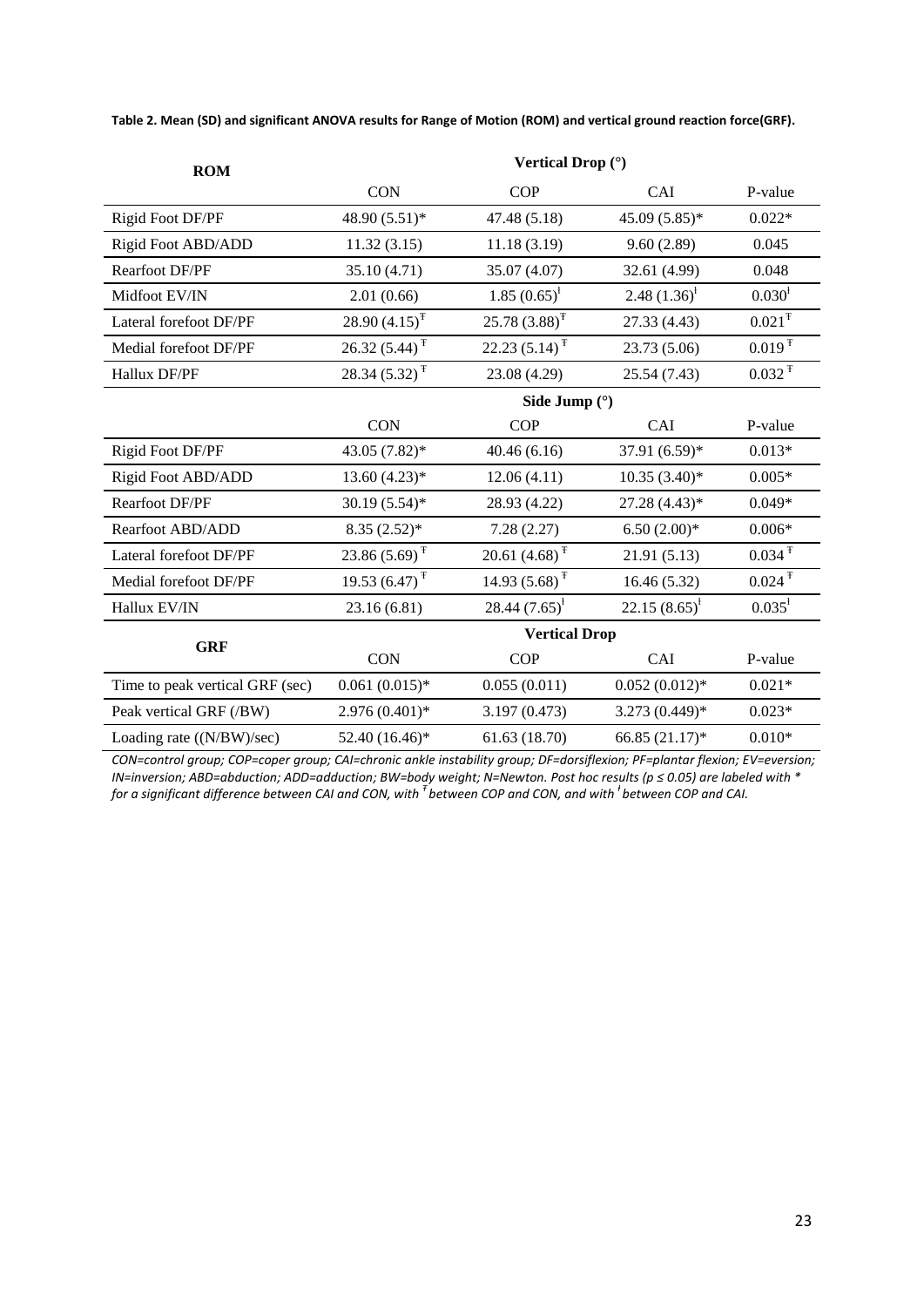

Figure 1. Kinematic between-group comparison in the frontal plane of the single segment foot during a vertical drop landing and the rearfoot during a side jump landing.  $(a,b,c)$   $(g,h,i)$ Mean ankle joint kinematic trajectories with standard deviation clouds. (d,e,f) (j,kl) Statistical Parametric Mapping results; "SPM{t}" is the trajectory Student's t statistic or, equivalently, the mean difference curve normalised by sample-size normalised variance. The dotted horizontal line indicates the random field theory threshold for significance, and p values indicate the likelihood that a random process of the same temporal smoothness would be expected to produce a supra-threshold cluster of the observed size.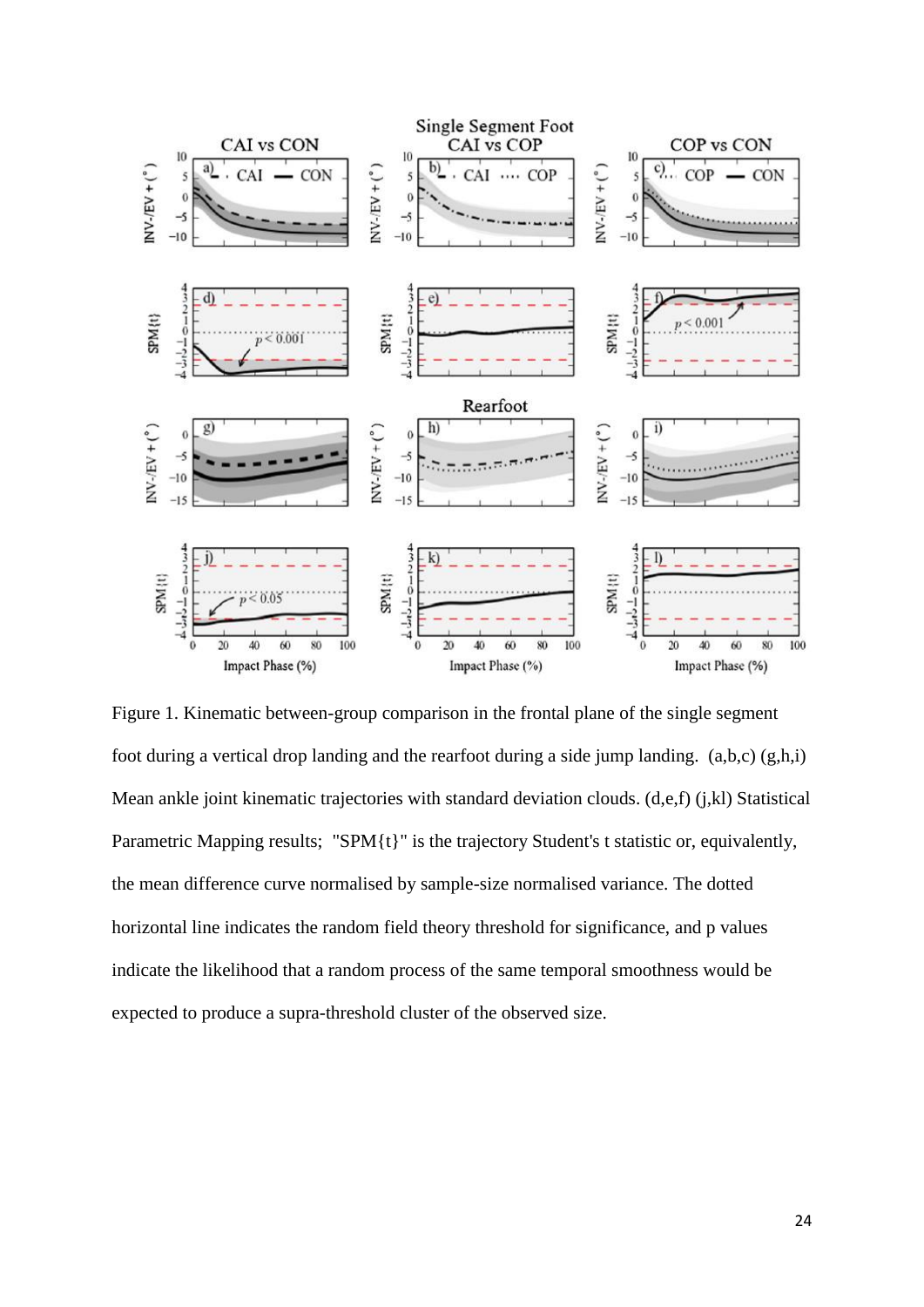

Figure 2. Kinematic between-group comparison in the sagittal plane of the single segment foot and the rearfoot during a side jump landing. (a,b,c) (g,h,i) Mean ankle joint kinematic trajectories with standard deviation clouds. (d,e,f) (j,kl) Statistical Parametric Mapping results.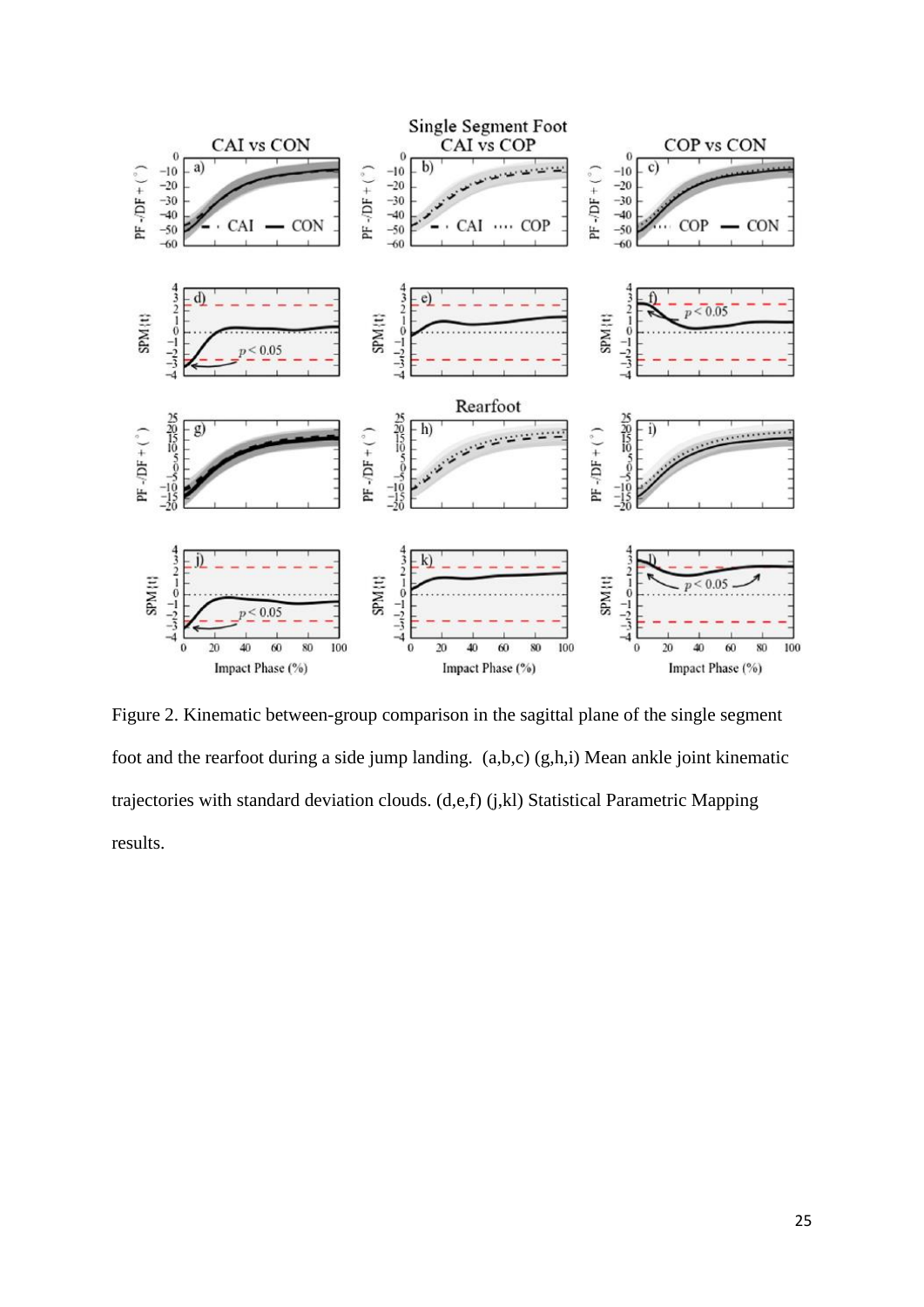

Figure 3. Kinematic between-group comparison in the sagittal plane of the midfoot and the medial forefoot during a side jump landing. (a,b,c) (g,h,i) Mean ankle joint kinematic trajectories with standard deviation clouds. (d,e,f) (j,kl) Statistical Parametric Mapping results.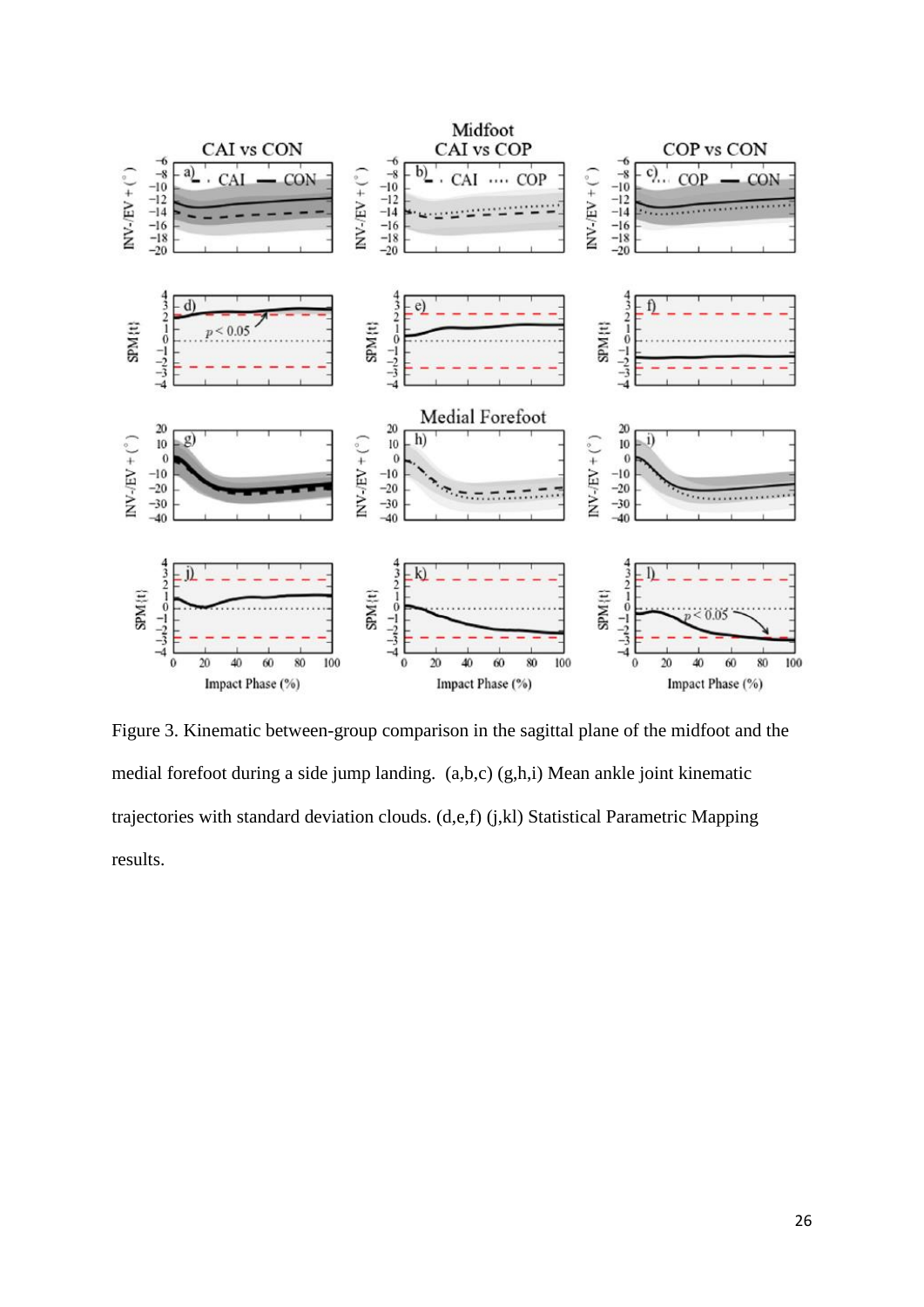

Figure 4. Scatterplot visualizing correlation between the dorsiflexion/plantar flexion range of motion (DF/PF ROM) and the rate of force development with co-variance cloud (2 SD) for each group (dark=CON, mediate=COP, light=CAI).